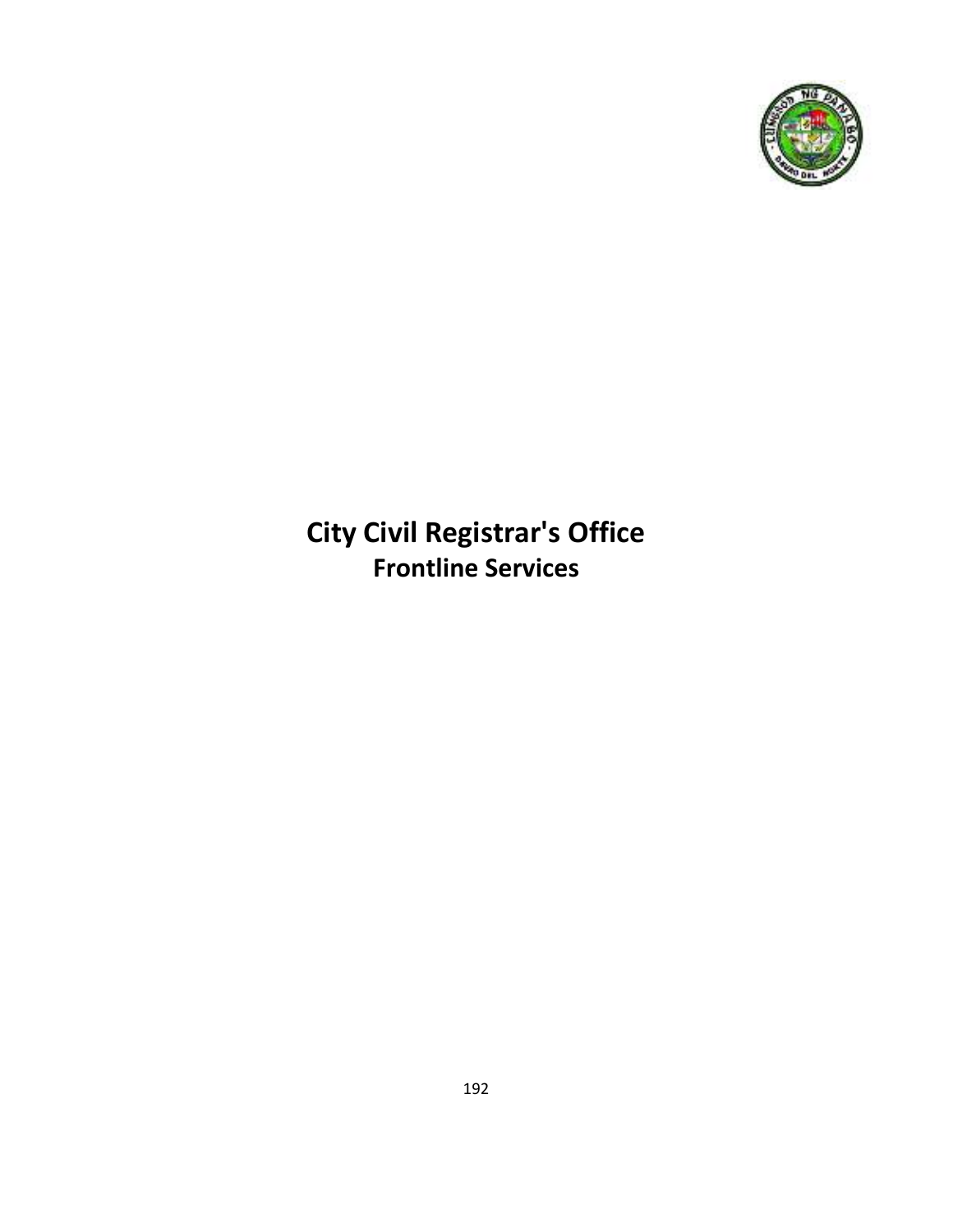

#### **1. Registration of Birth, Marriage and Death Certificates**

The local registrars shall keep and preserve in their offices the following books, in which they shall, respectively make the proper entries concerning the civil status of persons. In the Philippines, the Civil Registry Law (Act No. 3753), which mandates the registration in appropriate civil registry books of all facts and acts concerning the civil status of persons from birth to death including the changes taking place therein.

| <b>Office or Division:</b>                                                   | <b>City Civil Registrar's Office</b> |                                      |  |  |
|------------------------------------------------------------------------------|--------------------------------------|--------------------------------------|--|--|
| <b>Classification:</b>                                                       | Complex                              |                                      |  |  |
| <b>Type of Transaction:</b>                                                  | G2C - Government to Citizen          |                                      |  |  |
| Who may avail:                                                               | All                                  |                                      |  |  |
| <b>CHECKLIST OF REQUIREMENTS</b>                                             |                                      | <b>WHERE TO SECURE</b>               |  |  |
| Duly accomplished Certificate of Live Birth                                  |                                      | <b>City Civil Registrar's Office</b> |  |  |
| (4 original copies)                                                          |                                      |                                      |  |  |
| Marriage Certificate of Parents - (1                                         |                                      | <b>Client</b>                        |  |  |
| photocopy)<br>Official Receipt - (1 original copy)                           |                                      | <b>City Treasurer's Office</b>       |  |  |
| <b>Situational Requirements:</b>                                             |                                      |                                      |  |  |
| A. Timely Registration of Birth for                                          |                                      |                                      |  |  |
| <b>Illegitimate Child</b><br>Valid ID Cards (National ID, UMID, SSS,         |                                      |                                      |  |  |
| Pag-ibig, Philhealth, Voter, Postal, PRC,                                    |                                      | Client                               |  |  |
| Passport, Driver's License, Company ID,                                      |                                      |                                      |  |  |
| Senior Citizen, Barangay, PWD) /                                             |                                      |                                      |  |  |
| CEDULA - (1 photocopy)                                                       |                                      |                                      |  |  |
| Affidavit of Acknowledgement/Admission<br>of Paternity - (5 original copies) |                                      | Law Office                           |  |  |
| Affidavit to Use the Surname of the Father                                   |                                      |                                      |  |  |
| (AUSF) (if the child is/are 0-6 years old)                                   |                                      | Law Office                           |  |  |
| by the Mother, if availing RA 9255 - (5<br>original copies)                  |                                      |                                      |  |  |
| Affidavit to Use the Surname of the Father                                   |                                      |                                      |  |  |
| (AUSF) (if the child is/are (7) years old to                                 |                                      |                                      |  |  |
| seventeen (17) years of age) by the Child,                                   |                                      | Law Office                           |  |  |
| duly attested by mother or guardian - (5                                     |                                      |                                      |  |  |
| original copies)                                                             |                                      |                                      |  |  |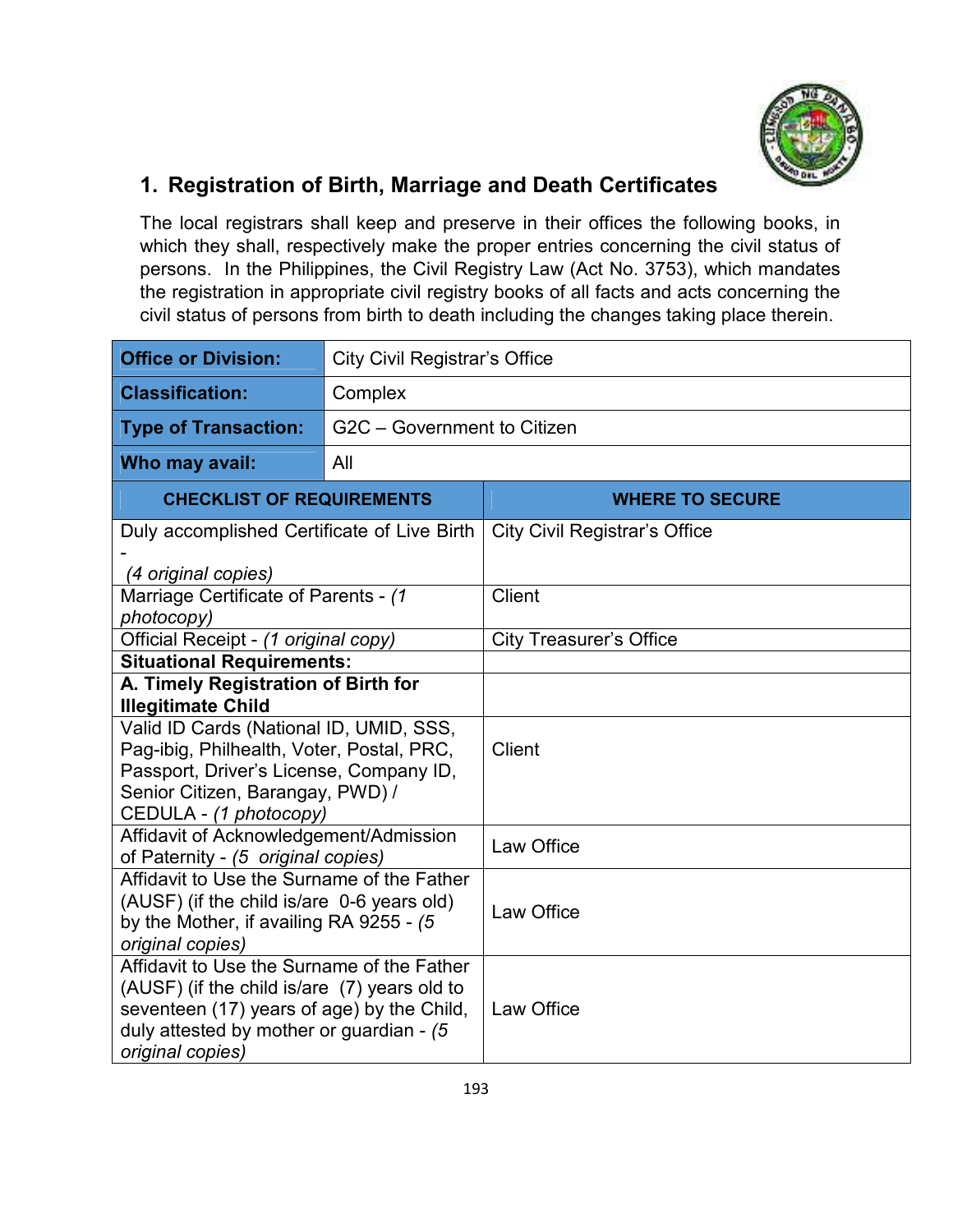

| Affidavit of Guardianship, in the absence<br>of mother if availing RA 9255 - (2 original<br>copies)                                                                                                  | Law Office                                         |
|------------------------------------------------------------------------------------------------------------------------------------------------------------------------------------------------------|----------------------------------------------------|
| <b>B. Late Registration of Birth for</b>                                                                                                                                                             |                                                    |
| Legitimate / Illegitimate Child                                                                                                                                                                      |                                                    |
| Marriage Certificate of Parents (for<br>legitimate child only) - (1 photocopy)                                                                                                                       | <b>Philippine Statistics Authority</b>             |
| PSA/LCR of No Record (6 mos. old and                                                                                                                                                                 | <b>Philippine Statistics Authority/Local Civil</b> |
| above) - (1 original copy)                                                                                                                                                                           | <b>Registrar Offices</b>                           |
| Affidavit of Delayed Registration of Birth to                                                                                                                                                        |                                                    |
| applicant,<br>executed<br>by<br>parents,<br>be                                                                                                                                                       |                                                    |
| attendant during Birth, guardian, etc., with                                                                                                                                                         | Law Office                                         |
| Corroboration of two (2) Disinterested                                                                                                                                                               |                                                    |
| Persons, (if no other document to support)                                                                                                                                                           |                                                    |
| - (2 original copies)                                                                                                                                                                                |                                                    |
| <b>C. Timely Registration of Marriage</b>                                                                                                                                                            |                                                    |
| <b>Certificate</b>                                                                                                                                                                                   |                                                    |
| Accomplished Marriage Certificate - (4                                                                                                                                                               |                                                    |
| original copies)                                                                                                                                                                                     | <b>City Civil Registrar's Office</b>               |
| Application for Marriage License - (1                                                                                                                                                                | <b>City Civil Registrar's Office</b>               |
| photocopy)                                                                                                                                                                                           |                                                    |
| Marriage License - (1 photocopy)                                                                                                                                                                     | <b>City Civil Registrar's Office</b>               |
| Certificate of Registration Authorize to<br>Solemnize Marriage (CRASM) for<br>Solemnizing Officer except Mayor or<br>Judge - (1 photocopy)                                                           | <b>Philippine Statistics Authority</b>             |
| D. Late Registration of Marriage                                                                                                                                                                     |                                                    |
| <b>Certificate</b>                                                                                                                                                                                   |                                                    |
| Duly Accomplished Marriage Certificate/<br>Reconstructed<br>Marriage<br>Certificate,<br>Affidavit with Corroboration and Affidavit at<br>the back of Marriage Certificate $-$ (4 original<br>copies) | <b>City Civil Registrar's Office</b>               |
| Certificate of No Records of Marriage                                                                                                                                                                | <b>Philippine Statistics Authority/ City Civil</b> |
| issued by PSA and LCR (6 mos. and                                                                                                                                                                    | Registrar's Office                                 |
| $above$ ) – (1 original copy)                                                                                                                                                                        |                                                    |
| Any other corroborating documents (if                                                                                                                                                                |                                                    |
| applicable)                                                                                                                                                                                          |                                                    |
| Marriage License - (1 photocopy)                                                                                                                                                                     | <b>Client</b>                                      |
|                                                                                                                                                                                                      |                                                    |
|                                                                                                                                                                                                      |                                                    |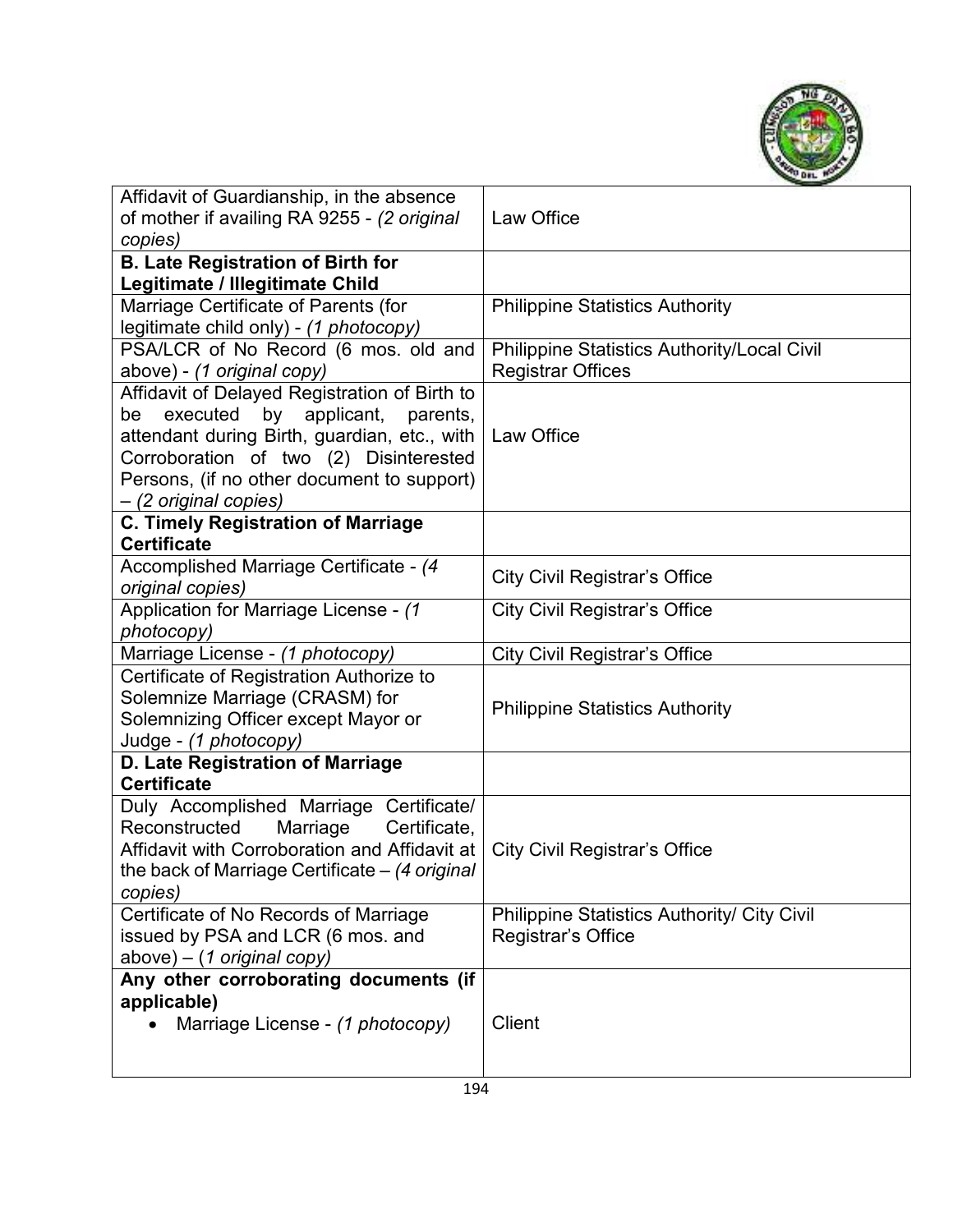

| Birth Certificate of Children and<br>$\bullet$                            | <b>Client</b>                        |
|---------------------------------------------------------------------------|--------------------------------------|
| other relevant documents - (1                                             |                                      |
| photocopy)                                                                |                                      |
| Church Certification on record / Certified                                | Client                               |
| Copy of Registry Book, pictures, invitation                               |                                      |
| and other relevant documents that maybe                                   |                                      |
| allowed by Law - (1 photocopy)                                            |                                      |
| E. Timely Registration of Death                                           |                                      |
| Duly accomplished Certificate of Death -                                  | <b>City Civil Registrar's Office</b> |
| (4 original copies)                                                       |                                      |
| CEDULA / Valid ID Card/s (National ID,                                    |                                      |
| UMID, SSS, Pag-ibig, Philhealth, Voter,                                   |                                      |
| Postal, PRC, Passport, Driver's License,                                  | <b>Client</b>                        |
| Company ID, Senior Citizen, Barangay,                                     |                                      |
| PWD of Informant / Applicant- (1                                          |                                      |
| photocopy)                                                                |                                      |
| Medical Certification (died at the hospital)                              |                                      |
| or Barangay Certification (if died at home) -                             | Hospital / Barangay Hall             |
| (1 original copy)                                                         |                                      |
| Police Report for Medico Legal Cases only                                 | <b>Police Station</b>                |
|                                                                           |                                      |
|                                                                           |                                      |
| (1 original copy)                                                         |                                      |
| F. Late Registration of Death                                             |                                      |
| Duly accomplished Certificate of Death -                                  | <b>City Civil Registrar's Office</b> |
| (4 original copies)                                                       |                                      |
| CEDULA / Valid ID Card (National ID,                                      |                                      |
| UMID, SSS, Pag-ibig, Philhealth, Voter,                                   |                                      |
| Postal, PRC, Passport, Driver's License,                                  | <b>Client</b>                        |
| Company ID, Senior Citizen, Barangay,                                     |                                      |
| <b>PWD</b><br>of<br>Informant<br>/ Applicant-<br>(1)                      |                                      |
| photocopy)                                                                |                                      |
|                                                                           |                                      |
| Certification from Cemetery Caretaker /                                   | <b>CEEMDO</b> – Cemetery Operations  |
| Picture of Tombstone (Lapida) - (1 original                               |                                      |
| copy)                                                                     |                                      |
| Burial Permit / Burial Receipt - (1                                       | <b>City Treasurer's Office</b>       |
| photocopy)                                                                |                                      |
| Certification from the Church - (1 original                               | Church                               |
| copy)                                                                     |                                      |
| Certification of No Record of Death from<br>PSA & LCR - (1 original copy) | <b>City Civil Registrar's Office</b> |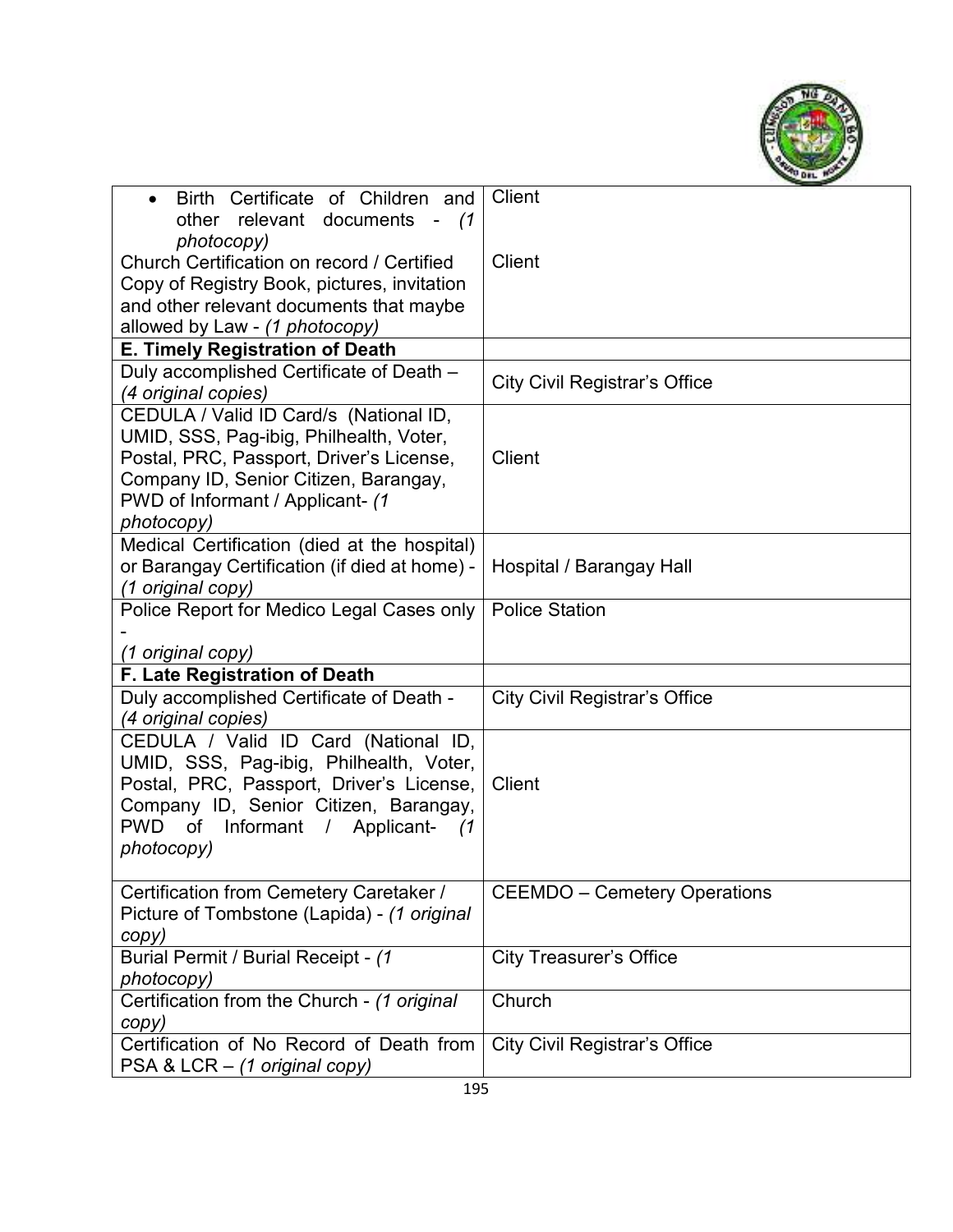

| <b>CLIENT STEPS</b>                                                             | <b>AGENCY</b>                                                                                                                                                 | <b>FEES TO</b>                                                                                                                                                                                                                                                                                                             | <b>PROCESSIN</b> | <b>PERSON</b>                                          |
|---------------------------------------------------------------------------------|---------------------------------------------------------------------------------------------------------------------------------------------------------------|----------------------------------------------------------------------------------------------------------------------------------------------------------------------------------------------------------------------------------------------------------------------------------------------------------------------------|------------------|--------------------------------------------------------|
|                                                                                 | <b>ACTIONS</b>                                                                                                                                                | <b>BE PAID</b>                                                                                                                                                                                                                                                                                                             | <b>G TIME</b>    | <b>RESPONSIBLE</b>                                     |
| 1. Fill-out the<br>information sheet and<br>submit the complete<br>requirements | Receive<br>1 <sub>1</sub><br>and assess the<br>accomplished<br>information sheet<br>and requirements<br>and attached the<br>barcode for<br>tracking purposes. |                                                                                                                                                                                                                                                                                                                            | 30 Minutes       | Clerk III<br><b>CCRO</b>                               |
|                                                                                 | <b>Issue Order</b><br>1.1<br>of Payment &<br>direct Client to<br>pay at the City<br><b>Treasurer's Office</b>                                                 | Timely<br>Registration<br>Certificate<br>of Live Birth<br>& Death<br>Certificate -<br><b>FREE</b><br>Marriage<br>Certificate -<br>Php 250.00<br>Late<br>Registration<br>(Birth,<br>Marriage<br>and Death<br>Certificate)<br>- Php<br>450.00<br>CTC (Birth,<br>Marriage<br>and Death<br>Certificate)<br>- Php<br>60.00/copy |                  | Local Revenue<br><b>Collection Clerk</b><br><b>CTO</b> |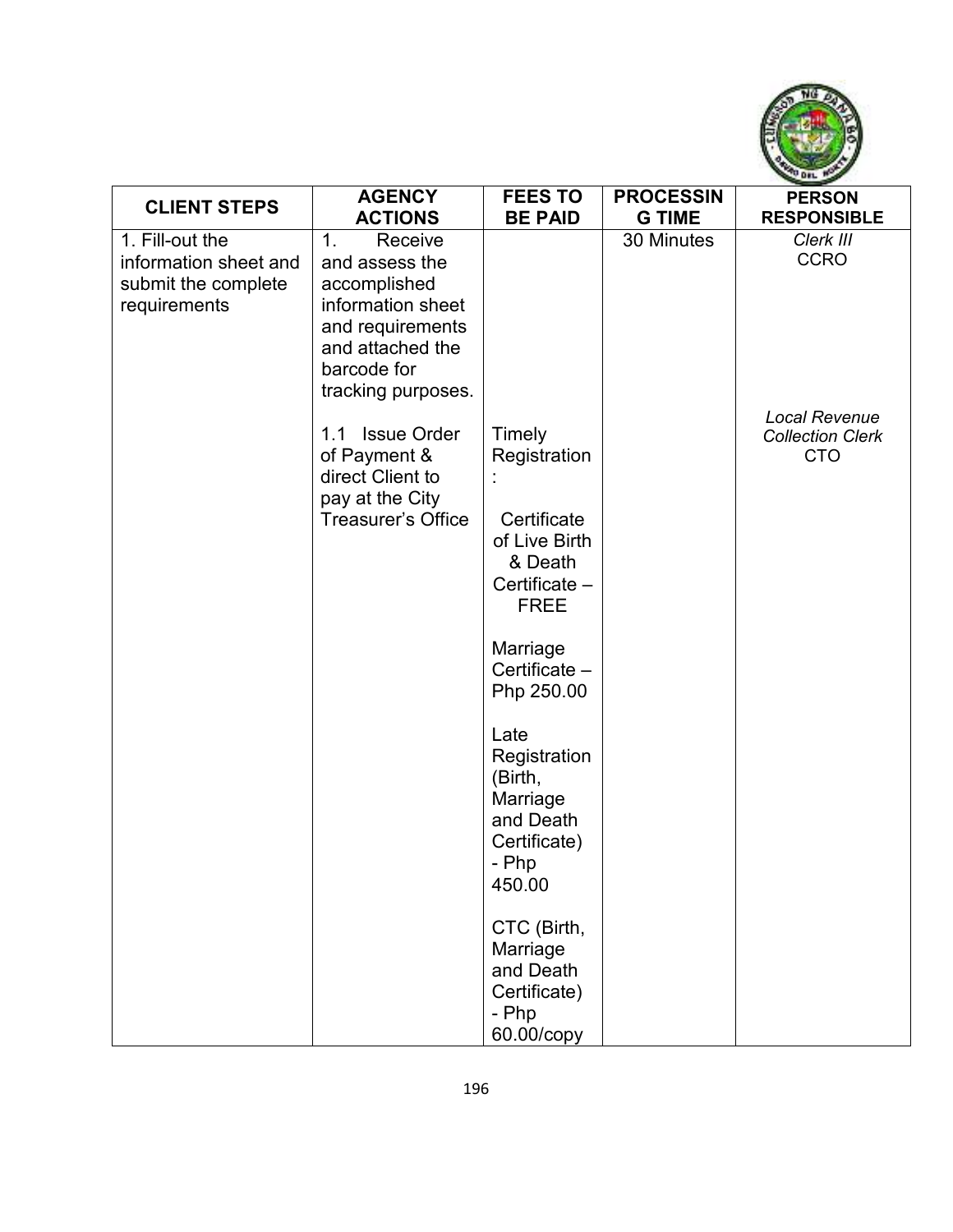

| 2. Go to the City<br>Treasurer's Office<br>and secure priority<br>number at queuing<br>machine and wait for<br>the number to be<br>called to pay the<br>assigned fees<br>*Make sure to secure | 2. Provide priority<br>number from the<br>queuing machine<br>2.1 Accept<br>payment based on<br>the Order of<br>Payment<br>2.2 Issue the |      | 35minutes  | <b>Clerk</b><br><b>CTO</b><br><b>Revenue Collection</b><br>Clerk III<br><b>CTO</b> |
|-----------------------------------------------------------------------------------------------------------------------------------------------------------------------------------------------|-----------------------------------------------------------------------------------------------------------------------------------------|------|------------|------------------------------------------------------------------------------------|
| <b>Official Receipt that</b><br>will be issued upon<br>payment                                                                                                                                | <b>Official Receipt</b>                                                                                                                 |      |            |                                                                                    |
| 3. Return to CCRO<br>and submit the<br><b>Official Receipt,</b><br>undergo image<br>capturing and                                                                                             | 3. Receive the<br><b>Official Receipt</b><br>and prepare the<br>Certificate                                                             | None | 30 Minutes | Clerk III<br><b>CCRO</b>                                                           |
| registration of<br>biometrics                                                                                                                                                                 | 3.1 Capture image<br>and biometrics of<br>information                                                                                   |      | 17 Minutes | Admin. Aide I<br><b>CCRO</b>                                                       |
|                                                                                                                                                                                               | 3.2 Review as to<br>correctness/compl<br>eteness of the<br>documents and<br>validate the<br>document thru<br>image and<br>biometrics    |      | 30 Minutes | <b>Registration Officer</b><br>Ш<br><b>CCRO</b>                                    |
|                                                                                                                                                                                               | 3.3 Approve the<br>documents                                                                                                            |      | 3 Minutes  | <b>City Civil Registrar</b><br><b>CCRO</b>                                         |
|                                                                                                                                                                                               | 3.4 Assign<br>registry number of<br>documents                                                                                           |      | 5 Minutes  | Records Officer II<br><b>CCRO</b>                                                  |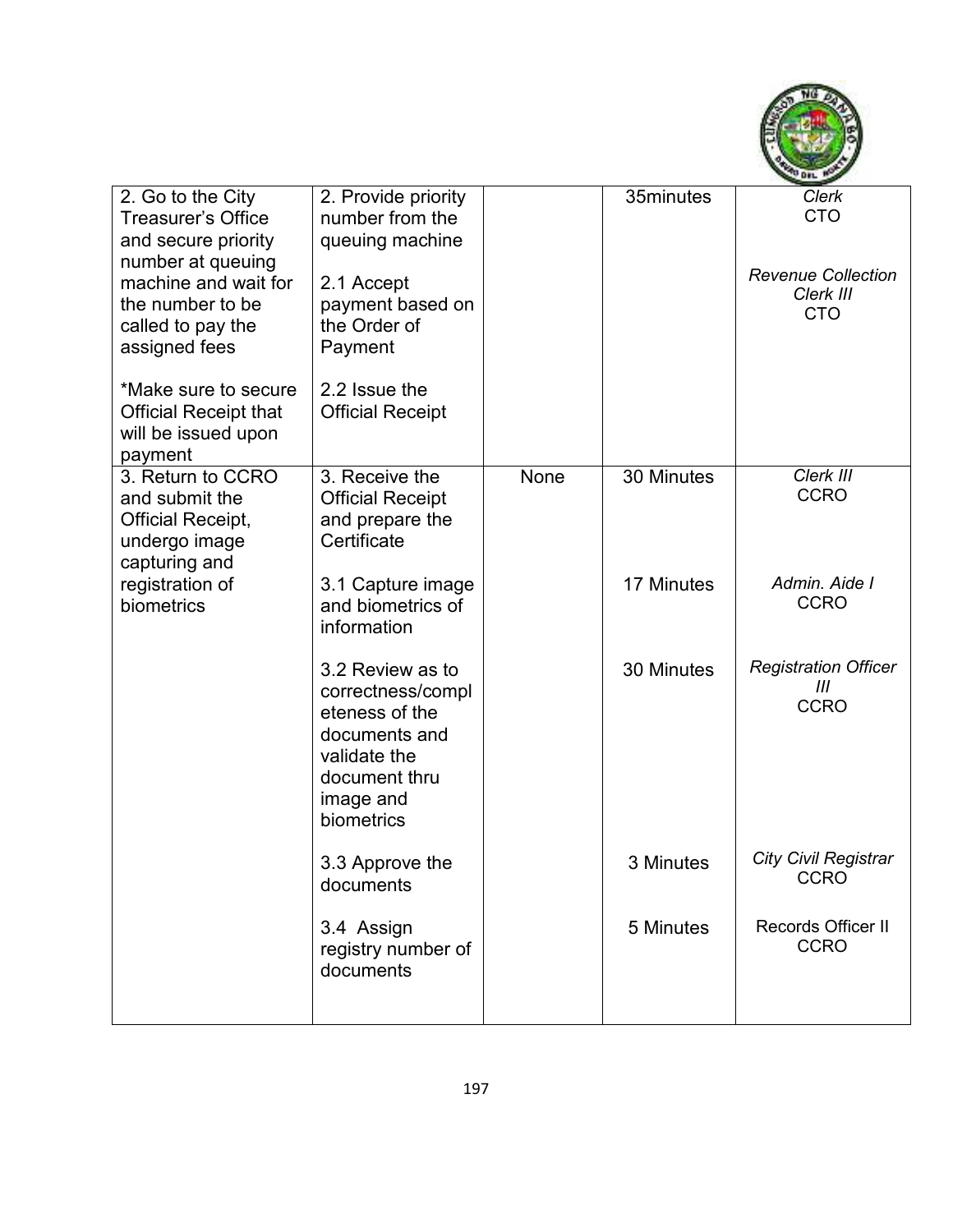

| 4. Claim the owner's   4. Release the           |                 | None       | 5 Minutes   | <b>Registration Officer</b> |
|-------------------------------------------------|-----------------|------------|-------------|-----------------------------|
| copy of the certificate $\vert$ owner's copy of |                 |            |             |                             |
|                                                 |                 |            |             | <b>CCRO</b>                 |
|                                                 | the certificate |            |             |                             |
|                                                 | <b>TOTAL:</b>   | Php 760.00 | 2 Hours and |                             |
|                                                 |                 |            |             |                             |
|                                                 |                 |            | 35 minutes  |                             |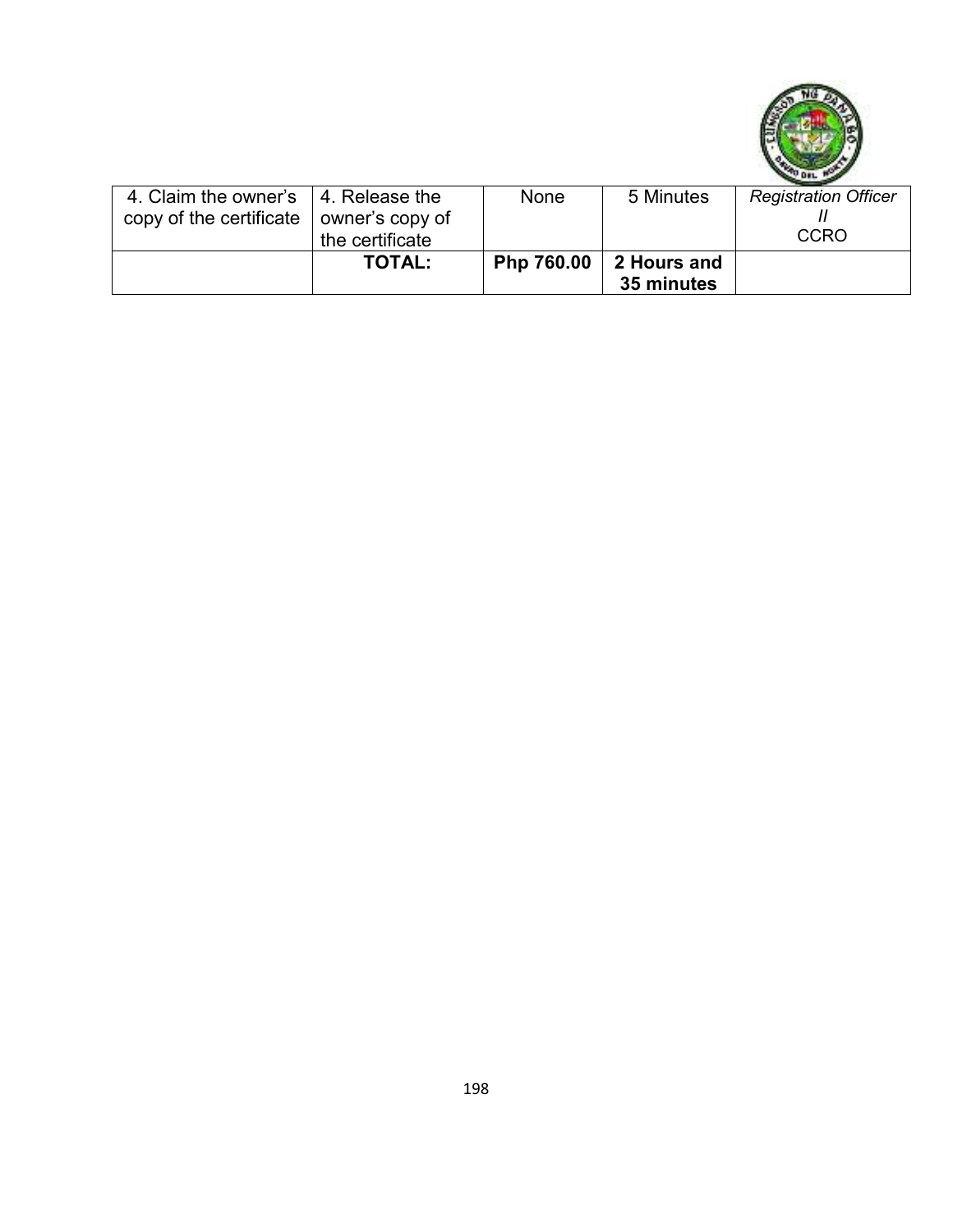

### **2. Application for Marriage License**

The Municipal Form No. 90 Revised January 2007, or the Application for Marriage License (AML), is an application in writing setting forth if each of the contracting party has the necessary qualifications for contracting marriage and this writing is subscribed and sworn by the parties separately before any public official authorized to administer oaths or before the local civil registrar who shall then issue the proper license (Article 59, Family Code of the Philippines).

| <b>Office or Division:</b>                                                                                                                                                                       |                             | City Civil Registrar's Office (CCRO)                                 |  |  |  |
|--------------------------------------------------------------------------------------------------------------------------------------------------------------------------------------------------|-----------------------------|----------------------------------------------------------------------|--|--|--|
| <b>Classification:</b>                                                                                                                                                                           | <b>Highly Technical</b>     |                                                                      |  |  |  |
| <b>Type of Transaction:</b>                                                                                                                                                                      | G2C - Government to Citizen |                                                                      |  |  |  |
| Who may avail:                                                                                                                                                                                   | All                         |                                                                      |  |  |  |
| <b>CHECKLIST OF REQUIREMENTS</b>                                                                                                                                                                 |                             | <b>WHERE TO SECURE</b>                                               |  |  |  |
| Certificate of No Marriage (CENOMAR) -<br>(1 original copy & 1<br>photocopy)                                                                                                                     |                             | <b>Philippine Statistics Authority</b>                               |  |  |  |
| Certificate of Attendance in Pre-Marriage<br>Counselling Seminar by CHO - (1 original<br>copy)                                                                                                   |                             | <b>City Health Office/SPS</b>                                        |  |  |  |
| Birth Certificate / Baptismal Certificate /<br>Voter's Certification - (2 photocopies)                                                                                                           |                             | Philippine Statistics Authority / LCROs / Church /<br><b>COMELEC</b> |  |  |  |
| Barangay Certification-(1 original & 1<br>photocopy)                                                                                                                                             |                             | <b>Barangay Hall</b>                                                 |  |  |  |
| Recent CEDULA - (2 photocopies)                                                                                                                                                                  |                             | Barangay Hall or Issuing Agency                                      |  |  |  |
| Valid Id Card (National ID, UMID, SSS,<br>Pag-ibig, Philhealth, Voter, Postal, PRC,<br>Passport, Driver's License, Company ID,<br>Senior Citizen, Barangay, PWD - (2)<br>photocopies)            |                             | Client                                                               |  |  |  |
| <b>Situational Requirements:</b>                                                                                                                                                                 |                             |                                                                      |  |  |  |
| A. For Applicants aged 18 years old $-25$<br>years old                                                                                                                                           |                             |                                                                      |  |  |  |
| Appearance of the parents for subscription<br>of the consent / advice to marry                                                                                                                   |                             | <b>City Civil Registrar's Office</b>                                 |  |  |  |
| Valid ID card of parents (National ID,<br>UMID, SSS, Pag-ibig, Philhealth, Voter,<br>Postal, PRC, Passport, Driver's License,<br>Company ID, Senior Citizen, Barangay,<br>PWD) - (2 photocopies) |                             | <b>Client</b>                                                        |  |  |  |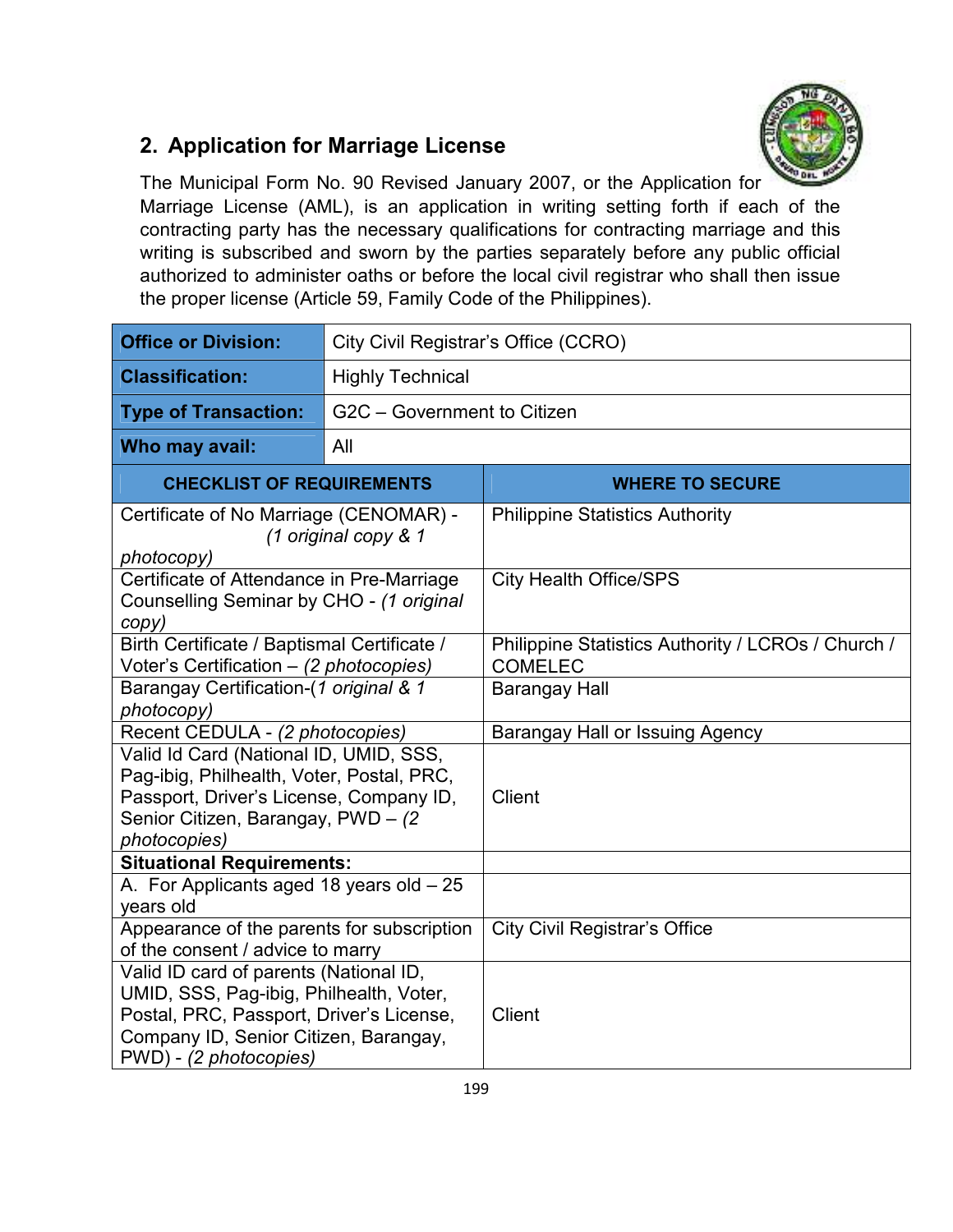

| B. For Widow / Widower Applicants                                                                                           |                                                                                                                                                                                                                                                       |                                                                       |                                                      |                                     |
|-----------------------------------------------------------------------------------------------------------------------------|-------------------------------------------------------------------------------------------------------------------------------------------------------------------------------------------------------------------------------------------------------|-----------------------------------------------------------------------|------------------------------------------------------|-------------------------------------|
| Death Certificate of Deceased Spouse -<br>(2<br>photocopies)                                                                |                                                                                                                                                                                                                                                       | <b>Registrar Office</b>                                               | <b>Philippine Statistics Authority / Local Civil</b> |                                     |
| C. For Applicants with Annulled &<br><b>Divorced Marriage</b>                                                               |                                                                                                                                                                                                                                                       |                                                                       |                                                      |                                     |
| Annotated Marriage Certificate (PSA / LCR<br>Certificate of Registration – (2 photocopies)                                  |                                                                                                                                                                                                                                                       | <b>Registrar Office</b>                                               | <b>Philippine Statistics Authority/Local Civil</b>   |                                     |
| D. For a Foreigner Applicant                                                                                                |                                                                                                                                                                                                                                                       |                                                                       |                                                      |                                     |
| Certificate of Legal Capacity -<br>photocopy)                                                                               | (1 original copy & 1                                                                                                                                                                                                                                  |                                                                       | Applicant's Embassy in the Philippines               |                                     |
| Passport showing the date of arrival -<br>(2)<br>photocopies)                                                               |                                                                                                                                                                                                                                                       | Client                                                                |                                                      |                                     |
| Divorce Decree for Divorced Applicants -<br>must be translated into English for Non-<br>English content - (1 original copy) |                                                                                                                                                                                                                                                       | <b>Client</b>                                                         |                                                      |                                     |
| <b>CLIENT STEPS</b>                                                                                                         | <b>AGENCY</b><br><b>ACTIONS</b>                                                                                                                                                                                                                       | <b>FEES TO BE</b><br><b>PAID</b>                                      | <b>PROCESSING</b><br><b>TIME</b>                     | <b>PERSON</b><br><b>RESPONSIBLE</b> |
| 1. Fill-out the<br>application form for<br>Marriage License and<br>submits the complete<br>requirements                     | 1. Receives and<br>assesses the<br>accomplished<br>application form &<br>requirements:<br>attached the<br>barcode for<br>tracking purpose<br><b>Issues Order</b><br>1.1<br>of Payment &<br>direct clients to<br>pay at the City<br>Treasurer's Office | Marriage<br>License<br>Form Fee<br>Php 2.00<br>Applicants<br>are both | 30 Minutes                                           | Clerk III<br><b>CCRO</b>            |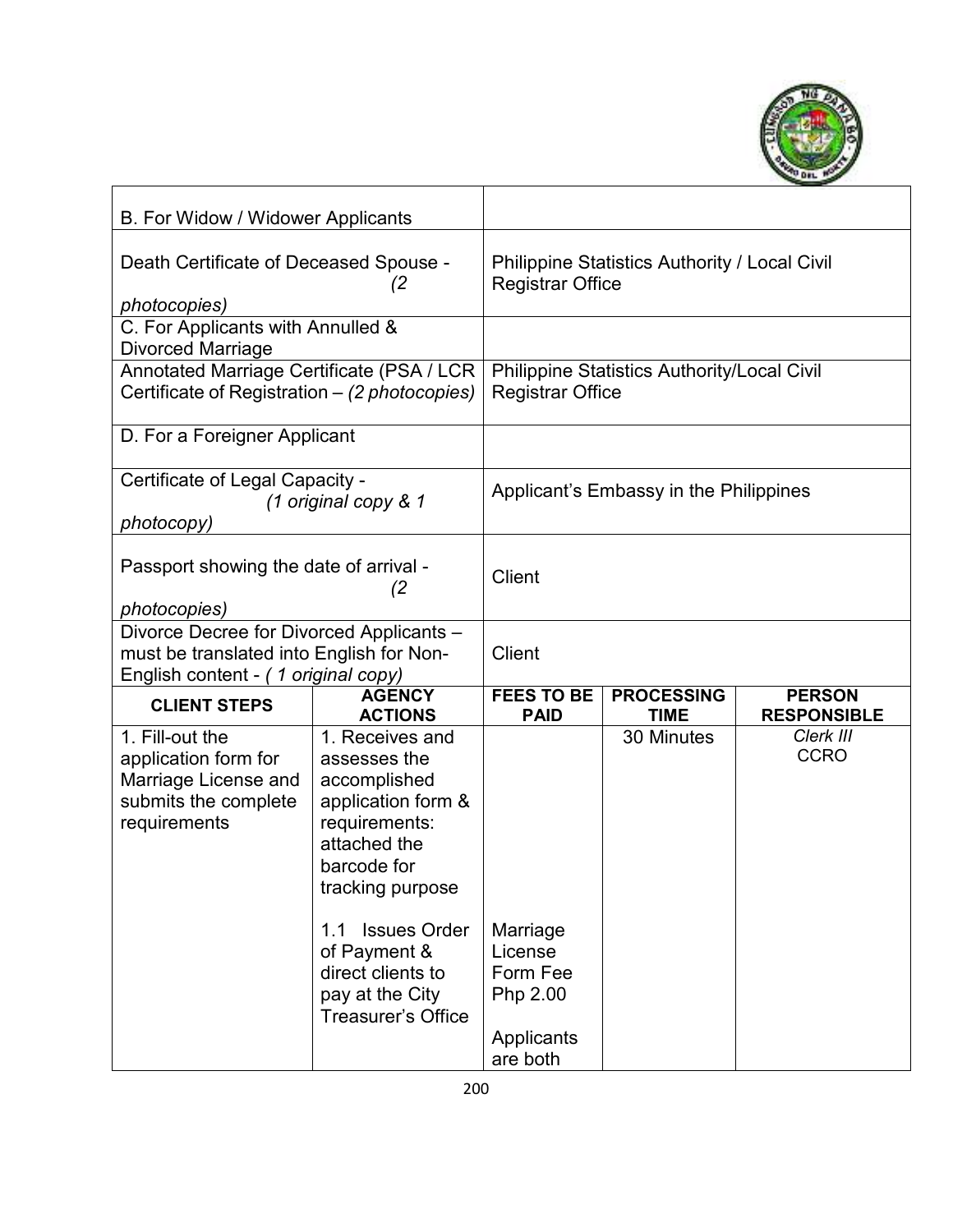

|                                                                                                                                 |                                                                                                                                             | resident of<br>Panabo City<br>Php 525.00<br>Only One<br>(1)<br>Applicant is<br>resident of<br>Panabo City<br>Php 600.00<br>One $(1)$<br>Applicant is<br>a Foreigner<br>Php 750.00 |            |                                                |
|---------------------------------------------------------------------------------------------------------------------------------|---------------------------------------------------------------------------------------------------------------------------------------------|-----------------------------------------------------------------------------------------------------------------------------------------------------------------------------------|------------|------------------------------------------------|
| 2. Go to the City<br>Treasurer's Office<br>and secure priority<br>number at queuing<br>machine and wait for<br>the number to be | 2.1 Provide<br>priority number<br>from the queuing<br>machine<br>2.2 Accept                                                                 |                                                                                                                                                                                   | 35 Minutes | <b>Clerk</b><br><b>CTO</b>                     |
| called to pay the<br>assigned fees<br>*Make sure to secure<br><b>Official Receipt that</b><br>will be issued upon<br>payment    | payment based on<br>the Order of<br>Payment<br>2.3 Issue the<br><b>Official Receipt</b>                                                     |                                                                                                                                                                                   |            | <b>RCC III</b><br><b>CTO</b>                   |
| 3. Submit the Official<br>Receipt, undergo<br>image capturing and<br>registration of<br>biometrics                              | 3. Receives the<br><b>Official Receipt</b><br>and prepares the<br>Marriage License<br>thru Automated<br>Application for<br>Marriage License | None                                                                                                                                                                              | 30 Minutes | Clerk III<br><b>CTO</b>                        |
|                                                                                                                                 | 3.1 Reviews as to<br>correctness and<br>completeness of<br>the documents<br>and validates the<br>document thru                              |                                                                                                                                                                                   | 30 Minutes | <b>Registration Officer</b><br>Ш<br><b>CTO</b> |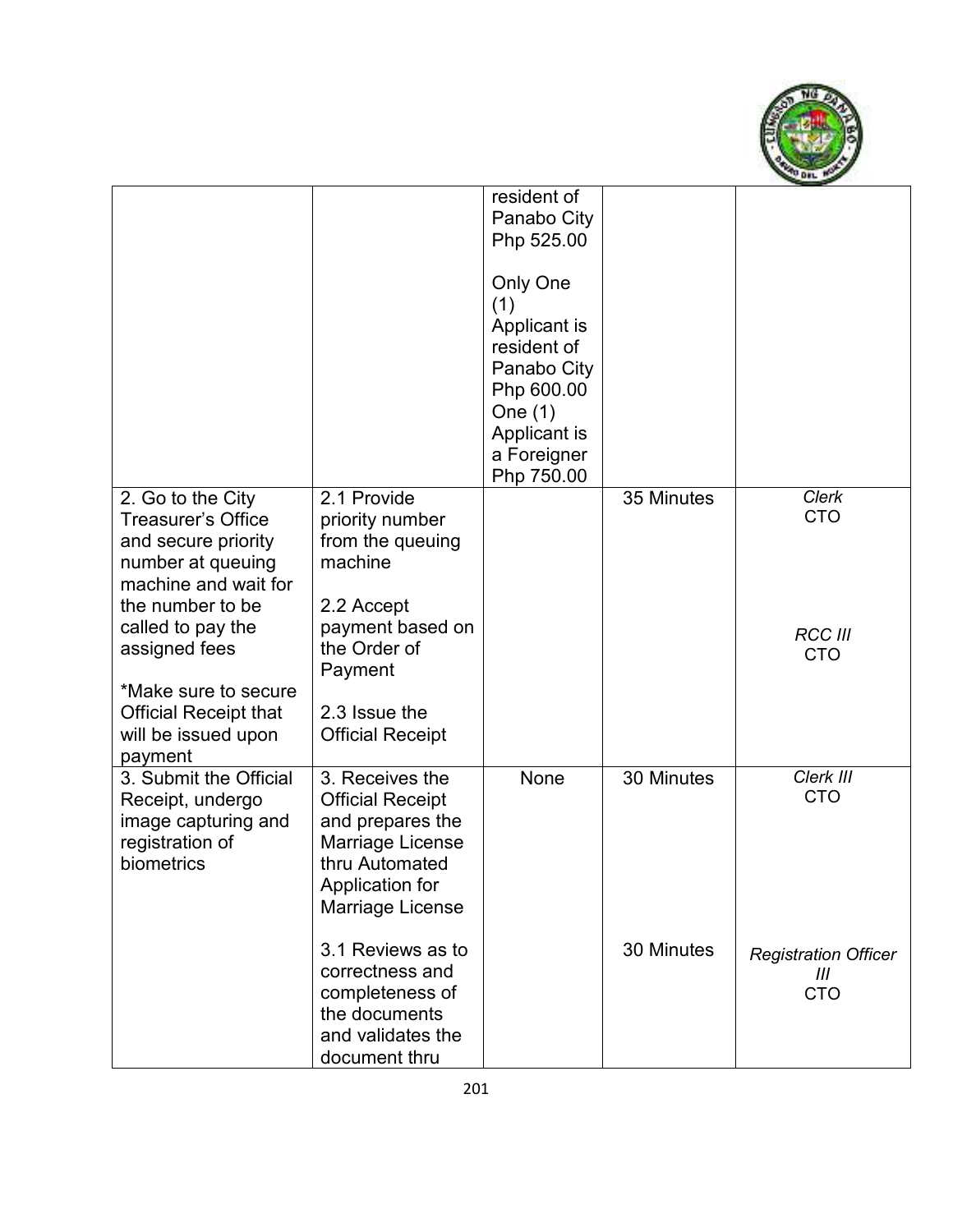

| copy of Marriage     | 3. Releases the<br>Marriage License                                                                                                                                     | None | 5 Minutes  | <b>Registration Officer</b><br>$^{\prime\prime}$<br><b>CCRO</b> |
|----------------------|-------------------------------------------------------------------------------------------------------------------------------------------------------------------------|------|------------|-----------------------------------------------------------------|
| 3. Claim the owner's |                                                                                                                                                                         |      |            |                                                                 |
|                      | # If with written<br>opposition: Refer<br>to EO # 209<br>Series of 1987<br>Family Code of<br>the Philippines<br>Article 17 & 18<br>2.4 Approves the<br>Marriage License |      | 3 Minutes  | City Civil Registrar<br><b>CCRO</b>                             |
|                      | 2.3 Posts the<br>Application for<br>Marriage License                                                                                                                    |      | 10 days    |                                                                 |
|                      | Image and<br><b>Biometrics</b><br>3.2 Subscribes<br>the Application for<br>Marriage License                                                                             |      | 30 Minutes | <b>City Civil Registrar</b><br><b>CCRO</b>                      |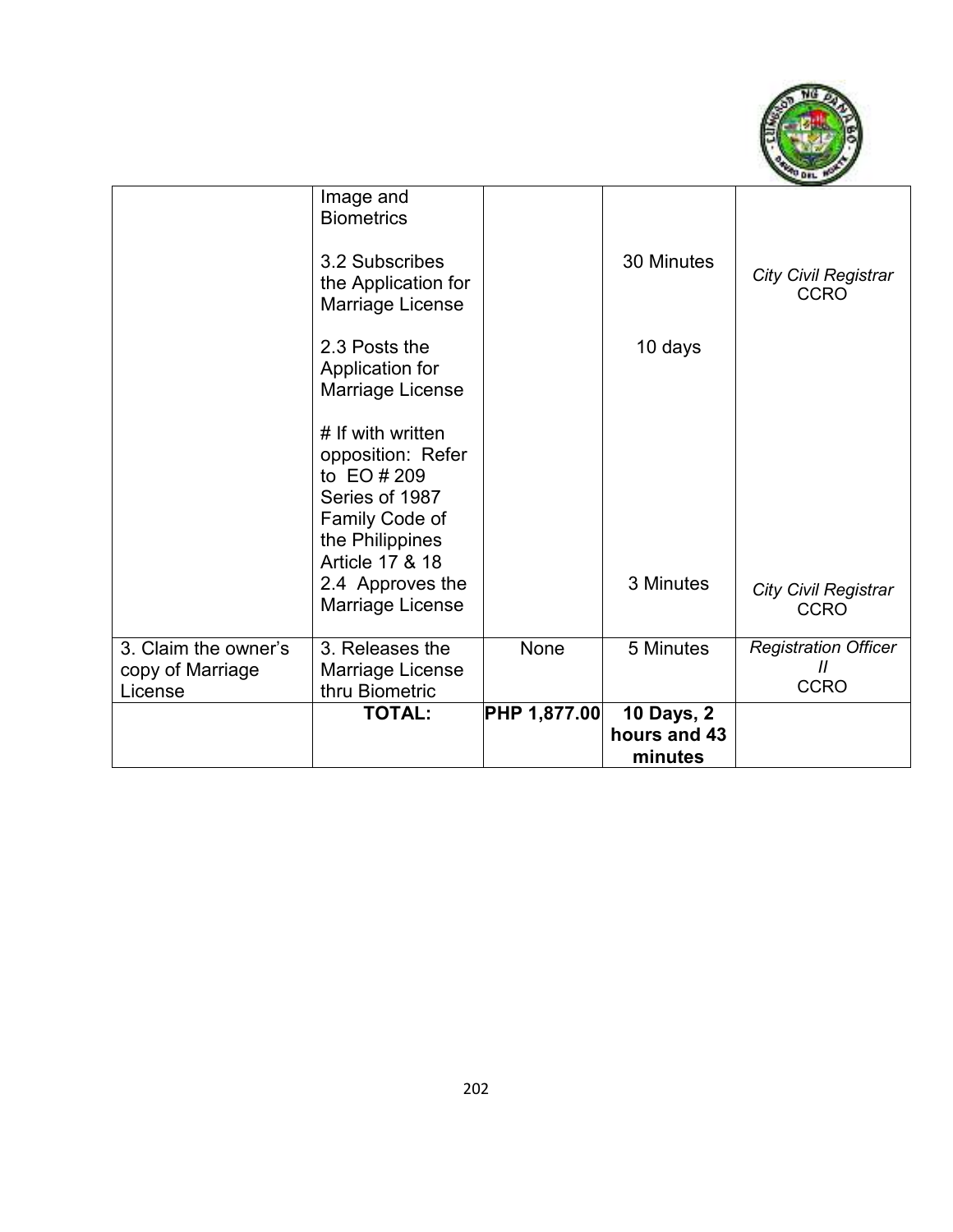

# **3. Out of Town Registration of Live Birth**

Born outside Panabo City and register after the 30-day reglementary period.

| <b>Office or Division:</b>                                                           |                             | City Civil Registrar's Office (CCRO) |                                           |                    |  |
|--------------------------------------------------------------------------------------|-----------------------------|--------------------------------------|-------------------------------------------|--------------------|--|
| <b>Classification:</b>                                                               | <b>Highly Technical</b>     |                                      |                                           |                    |  |
| <b>Type of Transaction:</b>                                                          | G2C - Government to Citizen |                                      |                                           |                    |  |
| Who may avail:                                                                       | All                         |                                      |                                           |                    |  |
| <b>CHECKLIST OF REQUIREMENTS</b>                                                     |                             |                                      | <b>WHERE TO SECURE</b>                    |                    |  |
| 1. Duly Accomplished Certificate of Live<br>Birth (4 original copies)                |                             |                                      | <b>City Civil Registrar's Office</b>      |                    |  |
| 2. Certificate of No Record (1 original<br>copy)                                     |                             |                                      | <b>Philippine Statistics Authority</b>    |                    |  |
| 3. Any two (2) of the following<br>documentary evidences (1 photocopy)               |                             |                                      |                                           |                    |  |
| a. Immunization Card (1 photocopy)                                                   |                             | Hospital                             | Barangay Health Center/ Public or Private |                    |  |
| b. Earliest School Record (1 photocopy)                                              |                             | School                               |                                           |                    |  |
| c. Baptismal Record (1 photocopy)                                                    |                             | Church                               |                                           |                    |  |
| d. Medical Record (1 photocopy)                                                      |                             | Hospital                             |                                           |                    |  |
| e. Barangay Certification of Birth                                                   |                             | Barangay                             |                                           |                    |  |
| (1 photocopy)                                                                        |                             |                                      |                                           |                    |  |
| f. Voter's Certification (1 photocopy)                                               |                             | <b>COMELEC</b>                       |                                           |                    |  |
| g. MDR (1 photocopy)                                                                 |                             | Philhealth                           |                                           |                    |  |
| h. SSS-E1(1 photocopy)                                                               |                             | <b>SSS</b>                           |                                           |                    |  |
| 4. Affidavit of Delayed Registration of Birth                                        |                             | Law Office                           |                                           |                    |  |
| with Corroboration of Two (2)                                                        |                             |                                      |                                           |                    |  |
| Disinterested persons (1 original copy)<br>5. Valid ID Card (National ID, UMID, SSS, |                             | <b>Client</b>                        |                                           |                    |  |
| Pag-ibig, Philhealth, Voter, Postal, PRC,                                            |                             |                                      |                                           |                    |  |
| Passport, Driver's License, Company ID,                                              |                             |                                      |                                           |                    |  |
| Senior Citizen, Barangay, PWD)                                                       |                             |                                      |                                           |                    |  |
| (1 photocopy)                                                                        |                             |                                      |                                           |                    |  |
| 6. Recent CEDULA (1 photocopy)                                                       |                             |                                      | Barangay Hall or Issuing Agency           |                    |  |
| <b>CLIENT STEPS</b>                                                                  | <b>AGENCY</b>               | <b>FEES TO BE</b>                    | <b>PROCESSING</b>                         | <b>PERSON</b>      |  |
|                                                                                      | <b>ACTIONS</b>              | <b>PAID</b>                          | <b>TIME</b>                               | <b>RESPONSIBLE</b> |  |
| 1. Fill-out the                                                                      | 1. Receives and             |                                      | 20 Minutes                                | Clerk III          |  |
| application form and                                                                 | assesses the                |                                      |                                           | <b>CCRO</b>        |  |
| submits the complete                                                                 | accomplished                |                                      |                                           |                    |  |
| requirements                                                                         | information sheet           |                                      |                                           |                    |  |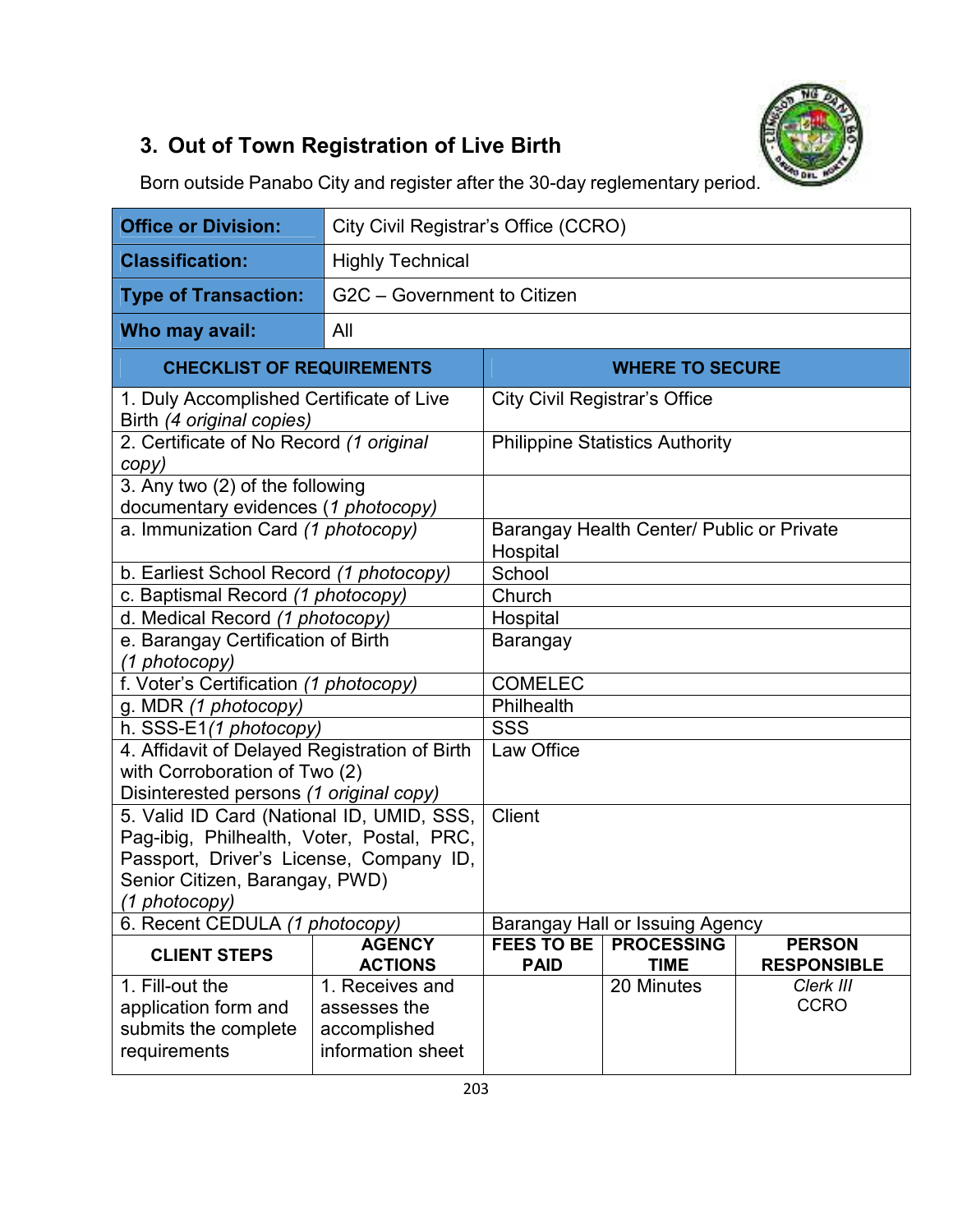

|                                                                                                                                                                                                                                                                 | and submitted<br>supporting<br>documents.<br>1.1 Issues Order<br>of Payment and<br>directs Client to<br>pay at the City<br><b>Treasurer's Office</b>                                                                                           | <b>Service Fee</b><br>Php 200.00 |                                       |                                                                                                                                                                                           |
|-----------------------------------------------------------------------------------------------------------------------------------------------------------------------------------------------------------------------------------------------------------------|------------------------------------------------------------------------------------------------------------------------------------------------------------------------------------------------------------------------------------------------|----------------------------------|---------------------------------------|-------------------------------------------------------------------------------------------------------------------------------------------------------------------------------------------|
| 2. Go to the City<br>Treasurer's Office<br>and secure priority<br>number at queuing<br>machine and wait for<br>the number to be<br>called to pay the<br>assigned fees<br>*Make sure to secure<br><b>Official Receipt that</b><br>will be issued upon<br>payment | 2. Provide priority<br>number from the<br>queuing machine<br>2.1 Accept<br>payment based on<br>the Order of<br>Payment<br>2.2 Issue the<br><b>Official Receipt</b>                                                                             |                                  | 35minutes                             | <b>Clerk</b><br><b>CCRO</b><br><b>Revenue Collection</b><br>Clerk III<br><b>CTO</b>                                                                                                       |
| 2. Submits the Official<br><b>Receipt and takes</b><br>oath on the<br>application for birth<br>certificate                                                                                                                                                      | 2. Receives the<br><b>Official Receipt</b><br>and prepares the<br><b>Birth Certificate</b><br>2.1 Review as to<br>correctness/compl<br>eteness of the<br>documents<br>2.2 Subscribe the<br><b>Birth Certificate</b><br>and Administers<br>Oath | None                             | 30 Minutes<br>30 Minutes<br>5 Minutes | Clerk III<br><b>CCRO</b><br><b>Registration Officer</b><br>11<br><b>CCRO</b><br><b>City Civil Registrar</b><br><b>CCRO</b><br><b>Registration Officer</b><br>$\mathcal{H}$<br><b>CCRO</b> |
|                                                                                                                                                                                                                                                                 | 2.3 Mails the<br>document/s to the<br>designated Local                                                                                                                                                                                         |                                  |                                       |                                                                                                                                                                                           |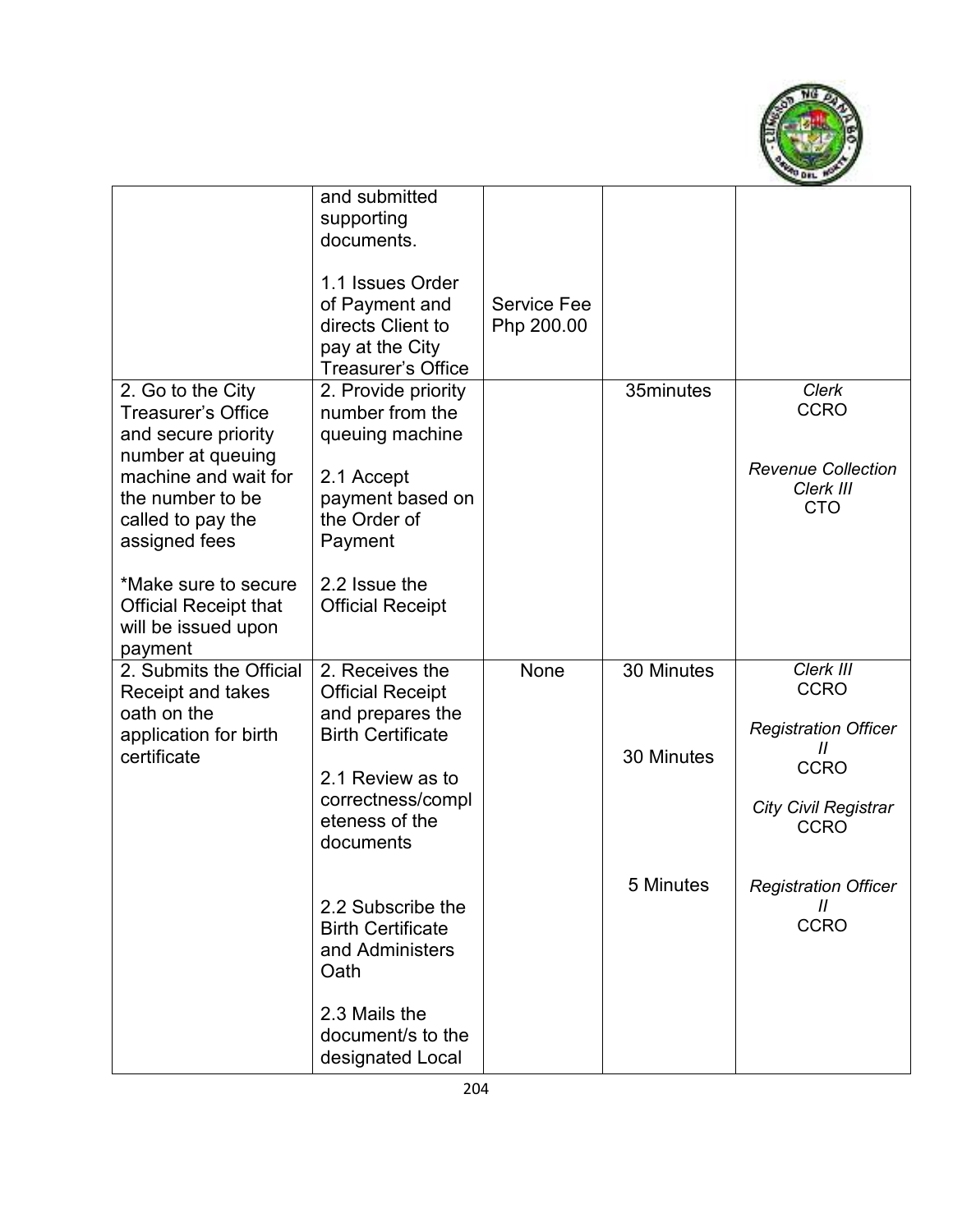

| Civil Registrar and<br>advises client that<br>he/she will be<br>notified once the<br>document is<br>available |                   |                          |  |
|---------------------------------------------------------------------------------------------------------------|-------------------|--------------------------|--|
| <b>TOTAL:</b>                                                                                                 | <b>PHP 200.00</b> | 1 Hour and<br>45 minutes |  |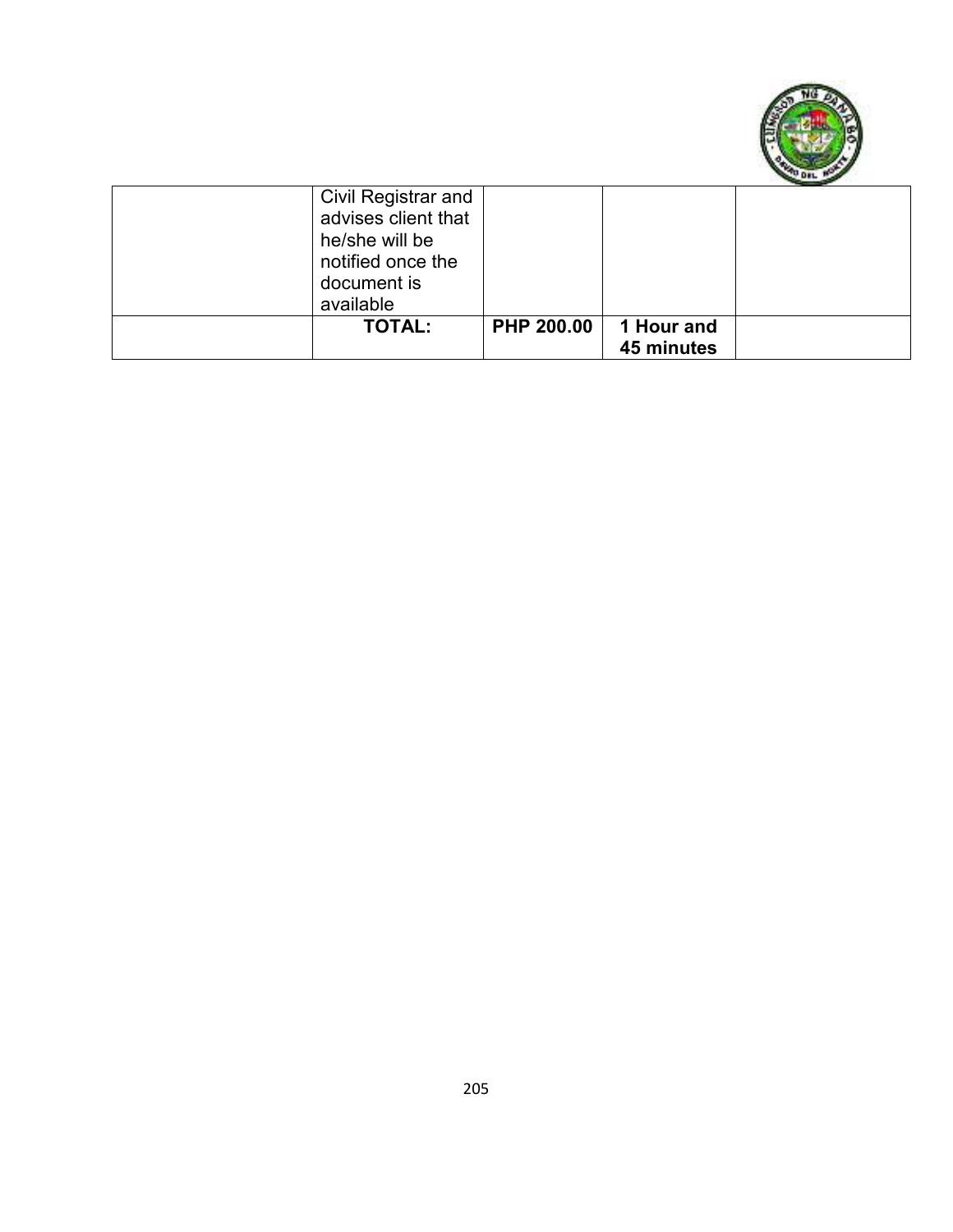

#### **4. Petition for Correction of Clerical Error (CCE), Petition for Change of First Name (CFN) and Petition for Correction of Clerical Error in Sex and Day and Month of Birthdate**

The clearance shall be required from the appointee in support of his/her application for leave of absence (Vacation Leave and Sick Leave) for thirty (30) calendar days and this shall be retained in the agency and filed in the employee's 201 File.

| <b>Office or Division:</b>                                                                                                                                                                         | City Civil Registrar's Office (CCRO) |                                                                                |  |
|----------------------------------------------------------------------------------------------------------------------------------------------------------------------------------------------------|--------------------------------------|--------------------------------------------------------------------------------|--|
| <b>Classification:</b>                                                                                                                                                                             | <b>Highly Technical</b>              |                                                                                |  |
| <b>Type of Transaction:</b>                                                                                                                                                                        | G2C - Government to Citizen          |                                                                                |  |
| Who may avail:                                                                                                                                                                                     | All                                  |                                                                                |  |
| <b>CHECKLIST OF REQUIREMENTS</b>                                                                                                                                                                   |                                      | <b>WHERE TO SECURE</b>                                                         |  |
| 1. Accomplished Petition Form under RA<br>9048 / RA 10172 (1 original copy)                                                                                                                        |                                      | <b>City Civil Registrar's Office</b>                                           |  |
| 2. PSA Copy of Birth/Marriage/Death of the<br>document owner to be corrected<br>(1 photocopy)                                                                                                      |                                      | <b>Philippine Statistics Authority (PSA)</b>                                   |  |
| 3. LCR copy of Birth/Marriage/Death of the<br>document owner to be corrected                                                                                                                       |                                      | <b>Local Civil Registry Offices</b>                                            |  |
| 4. Birth/Marriage/Death Certificate of the<br>Father, Mother, Brother/Sister, Children                                                                                                             |                                      | <b>Philippine Statistics Authority/ Local Civil Registry</b><br><b>Offices</b> |  |
| 5. Voter's Registration Record                                                                                                                                                                     |                                      | Client                                                                         |  |
| 6. School Records                                                                                                                                                                                  |                                      | Client                                                                         |  |
| 7. NBI Clearance (New)                                                                                                                                                                             |                                      | <b>Client</b>                                                                  |  |
| 8. Police Clearance (New)                                                                                                                                                                          |                                      | <b>Client</b>                                                                  |  |
| 9. Employment Certificate / Affidavit of<br>Non Employment (1 original copy)                                                                                                                       |                                      | <b>Issuing Employer/Law Office</b>                                             |  |
| 10. Valid IDs Card:<br>(National ID, UMID, SSS, Pag-ibig,<br>Philhealth, Voter, Postal, PRC, Passport,<br>Driver's License, Company ID, Senior<br>Citizen, Barangay, PWD / CEDULA (1<br>photocopy) |                                      | <b>Client</b>                                                                  |  |
| 11. Recent CEDULA                                                                                                                                                                                  |                                      | <b>Client</b>                                                                  |  |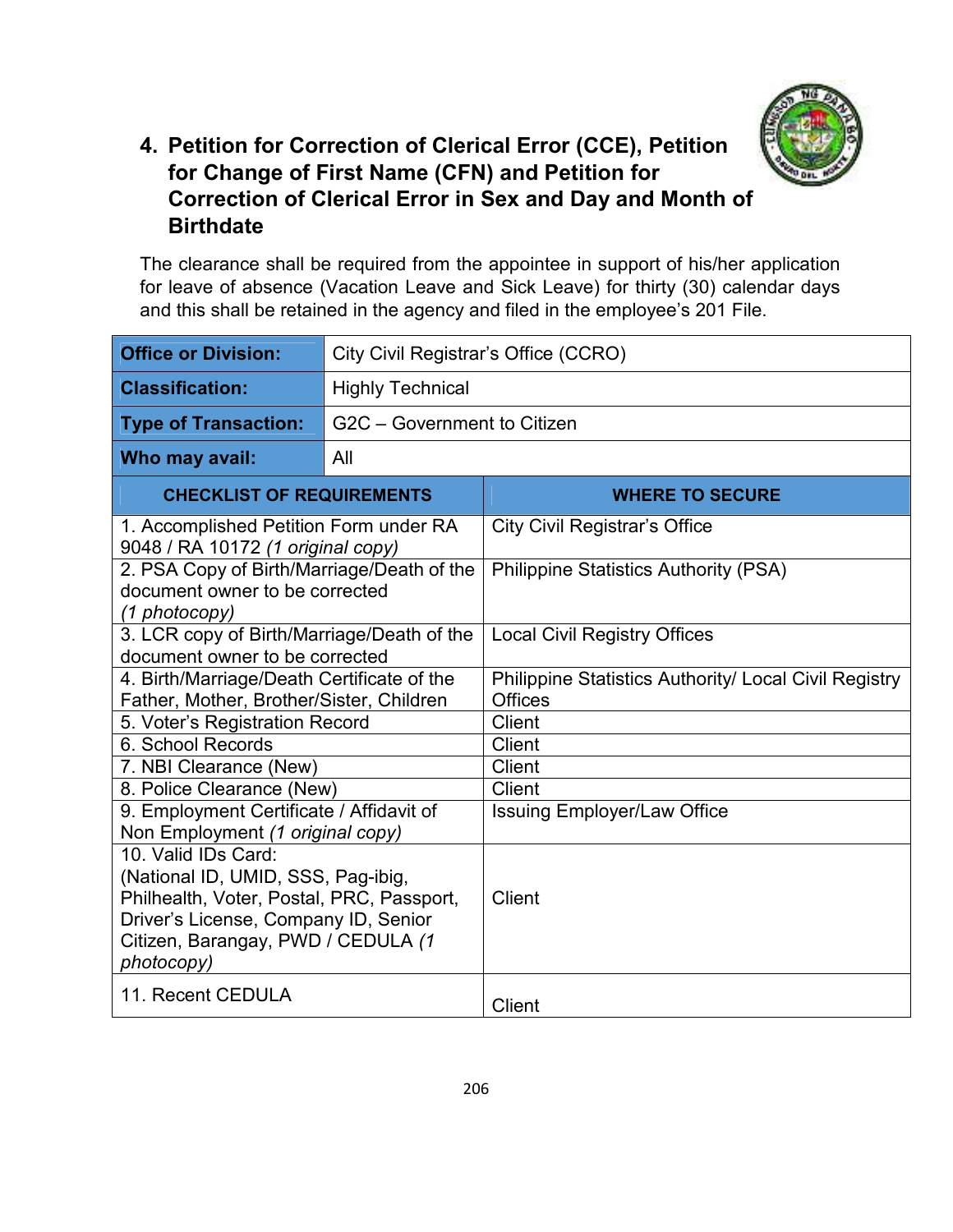

| 12. Prepaid Mailing Envelope or Postage                          |                                    | <b>Issuing Couriers</b>          |                                   |                                     |
|------------------------------------------------------------------|------------------------------------|----------------------------------|-----------------------------------|-------------------------------------|
| Stamps (for mailing of the 1 <sup>st &amp;</sup>                 |                                    |                                  |                                   |                                     |
| 2 <sup>nd</sup> Endorsement)<br><b>Situational Requirements:</b> |                                    |                                  |                                   |                                     |
| 1. Special Power of Attorney, if document                        |                                    | Law Office                       |                                   |                                     |
| owner is represented by nearest of kin                           |                                    |                                  |                                   |                                     |
| 2. For Correction of Clerical or                                 |                                    |                                  |                                   |                                     |
| Typographical Errors in the Day and                              |                                    |                                  |                                   |                                     |
| Month in the Date of Birth or Sex of person                      |                                    |                                  |                                   |                                     |
| under RA 10172                                                   |                                    |                                  |                                   |                                     |
| a.) Medical Certificate from City Health                         |                                    |                                  |                                   |                                     |
| Office of Panabo (indicating the sex) for                        |                                    | <b>City Health Office</b>        |                                   |                                     |
| <b>Sex Correction</b>                                            |                                    |                                  |                                   |                                     |
| b.) Other Medical Records (indicating the                        |                                    | <b>Clinics/Hospitals</b>         |                                   |                                     |
| sex) for Sex Correction<br>c.) Land Title, Passbook, Passport,   |                                    |                                  |                                   |                                     |
| Diploma or any analogue document to                              |                                    | <b>Client</b>                    |                                   |                                     |
| collaborate claim for correction                                 |                                    |                                  |                                   |                                     |
| d.) Publication of the Petition in a National                    |                                    |                                  |                                   |                                     |
| Newspaper circulation for One (1) week;                          |                                    |                                  |                                   |                                     |
| Two (2) consecutive weeks if the petition                        |                                    | <b>Publishing House</b>          |                                   |                                     |
| is for PSA, Central Office, Quezon City                          |                                    |                                  |                                   |                                     |
| e.) Publication of Petition for Local                            |                                    |                                  |                                   |                                     |
| Newspaper in General Circulation for One                         |                                    | <b>Publishing House</b>          |                                   |                                     |
| (1) Week; Two (2) consecutive weeks for                          |                                    |                                  |                                   |                                     |
| <b>Migrant Petition</b>                                          |                                    |                                  |                                   |                                     |
| <b>CLIENT STEPS</b>                                              | <b>AGENCY</b><br><b>ACTIONS</b>    | <b>FEES TO</b><br><b>BE PAID</b> | <b>PROCESSIN</b><br><b>G TIME</b> | <b>PERSON</b><br><b>RESPONSIBLE</b> |
| 1. Fill-out the Petition                                         | 1. Receives and                    |                                  | 2 Hours                           | <b>Records Officer III</b>          |
| Form with                                                        | assesses the                       |                                  |                                   | <b>CCRO</b>                         |
| Subscription and                                                 | accomplished                       |                                  |                                   |                                     |
| submits the complete                                             | petition and                       |                                  |                                   |                                     |
| requirements                                                     | submitted                          |                                  |                                   |                                     |
|                                                                  | requirements                       |                                  |                                   |                                     |
|                                                                  |                                    |                                  |                                   |                                     |
|                                                                  | 1.1 Issues Order<br>of Payment and | Change of<br><b>First Name</b>   |                                   |                                     |
|                                                                  | directs Client to                  | (CFN)-RA                         |                                   |                                     |
|                                                                  | pay at the City                    | 9048                             |                                   |                                     |
|                                                                  | <b>Treasurer's Office</b>          | Correction                       |                                   |                                     |
|                                                                  |                                    | of Entry of                      |                                   |                                     |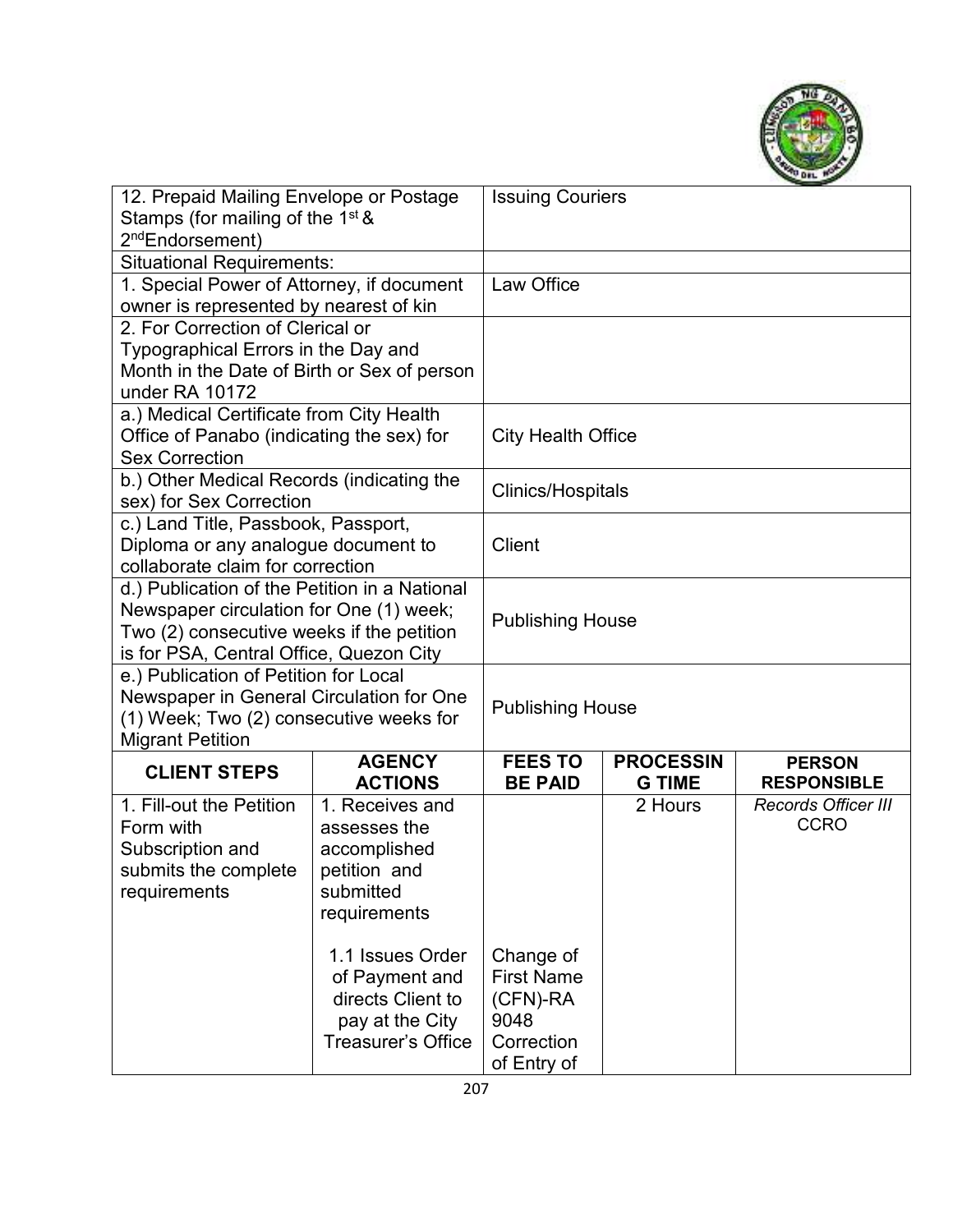

|                                                                                                                                                                                               |                                                                                                                                                                             | Gender<br>Date<br>&Month of<br>Birthdate -<br>RA 10172<br>Php<br>3,190.00<br>Correction<br>of Clerical<br>Error<br>$(CCE)$ -RA<br>9048<br>Php<br>1,170.00 |            |                                                         |
|-----------------------------------------------------------------------------------------------------------------------------------------------------------------------------------------------|-----------------------------------------------------------------------------------------------------------------------------------------------------------------------------|-----------------------------------------------------------------------------------------------------------------------------------------------------------|------------|---------------------------------------------------------|
| 2. Go to the City<br>Treasurer's Office<br>and secure priority<br>number at queuing<br>machine and wait for<br>the number to be<br>called to pay the<br>assigned fees<br>*Make sure to secure | 2. Provide priority<br>number from the<br>queuing machine<br>2.1 Accept<br>payment based on<br>the Order of<br>Payment<br>2.2 Issue the                                     |                                                                                                                                                           | 35 Minutes | <b>Clerk</b><br><b>CTO</b><br><b>Revenue Collection</b> |
| <b>Official Receipt that</b><br>will be issued upon<br>payment                                                                                                                                | <b>Official Receipt</b>                                                                                                                                                     |                                                                                                                                                           |            | Clerk III<br><b>CTO</b>                                 |
| 3. Submits the Official<br>Receipt                                                                                                                                                            | 3. Receives the<br><b>Official Receipt</b><br>and prepares the<br>petition<br>documents thru<br><b>Electronic Petition</b><br>Management<br>System for<br>tracking purposes | None                                                                                                                                                      |            | <b>Registration Officer</b><br>Ш<br><b>CCRO</b>         |
|                                                                                                                                                                                               | 3.1Posting/Public<br>ation of petition<br>documents                                                                                                                         |                                                                                                                                                           | 10 Days    | <b>City Civil Registrar</b><br><b>CCRO</b>              |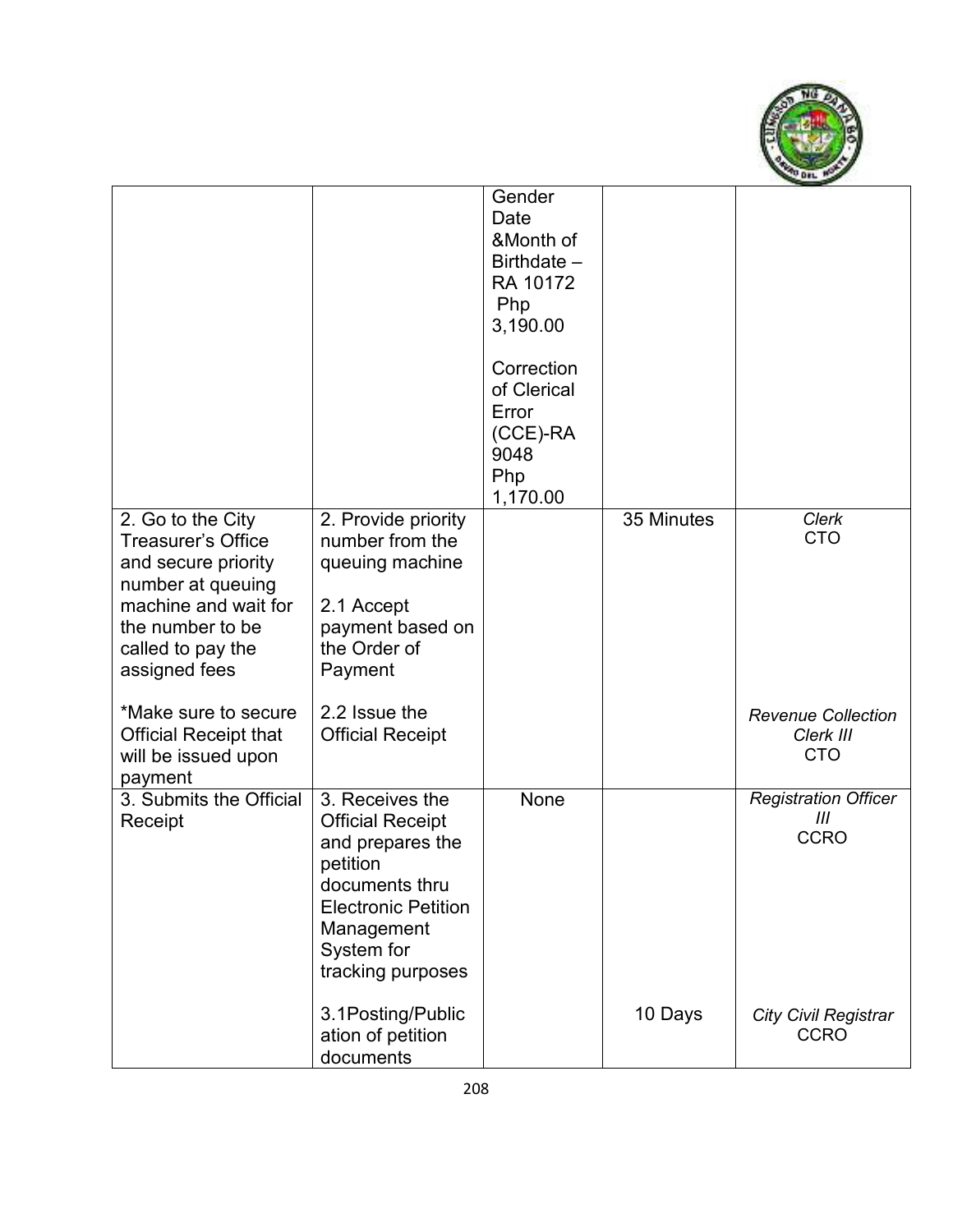

|                                                                                                                                                                              | $*$ if<br>3.3 Approves the<br><b>Petition</b>                                                                                                                                                                         |                                                      | 3 Minutes  | <b>Registration Officer I</b><br><b>CCRO</b>            |
|------------------------------------------------------------------------------------------------------------------------------------------------------------------------------|-----------------------------------------------------------------------------------------------------------------------------------------------------------------------------------------------------------------------|------------------------------------------------------|------------|---------------------------------------------------------|
|                                                                                                                                                                              | 3.4 Transmit and<br>mails the petition<br>documents for 1 <sup>st</sup><br><b>Endorsement to</b><br>Philippine<br><b>Statistics Authority</b><br>(PSA), Central<br>Office, Quezon<br>City for approval<br>of the OCRG |                                                      |            |                                                         |
|                                                                                                                                                                              | 3.5 Advises the<br>client of the<br>duration process -<br>approximate 3<br>months                                                                                                                                     |                                                      |            |                                                         |
|                                                                                                                                                                              | 3.6 Notifies Client<br>of the Affirmation<br>of the Petition                                                                                                                                                          |                                                      |            |                                                         |
|                                                                                                                                                                              | 3.7 Issues Order<br>of Payment &<br>directs client to<br>pay at the City<br>Treasurer's Office                                                                                                                        | 2 <sub>nd</sub><br>Endorseme<br>nt Fee<br>Php 650.00 |            | Assistant<br><b>Registration Officer</b><br><b>CCRO</b> |
| 4. Go to the City<br><b>Treasurer's Office</b><br>and secure priority<br>number at queuing<br>machine and wait for<br>the number to be<br>called to pay the<br>assigned fees | 4. Provide priority<br>number from the<br>queuing machine<br>4.1 Accept<br>payment based on<br>the Order of<br>Payment                                                                                                |                                                      | 35 Minutes | Clerk<br><b>CTO</b>                                     |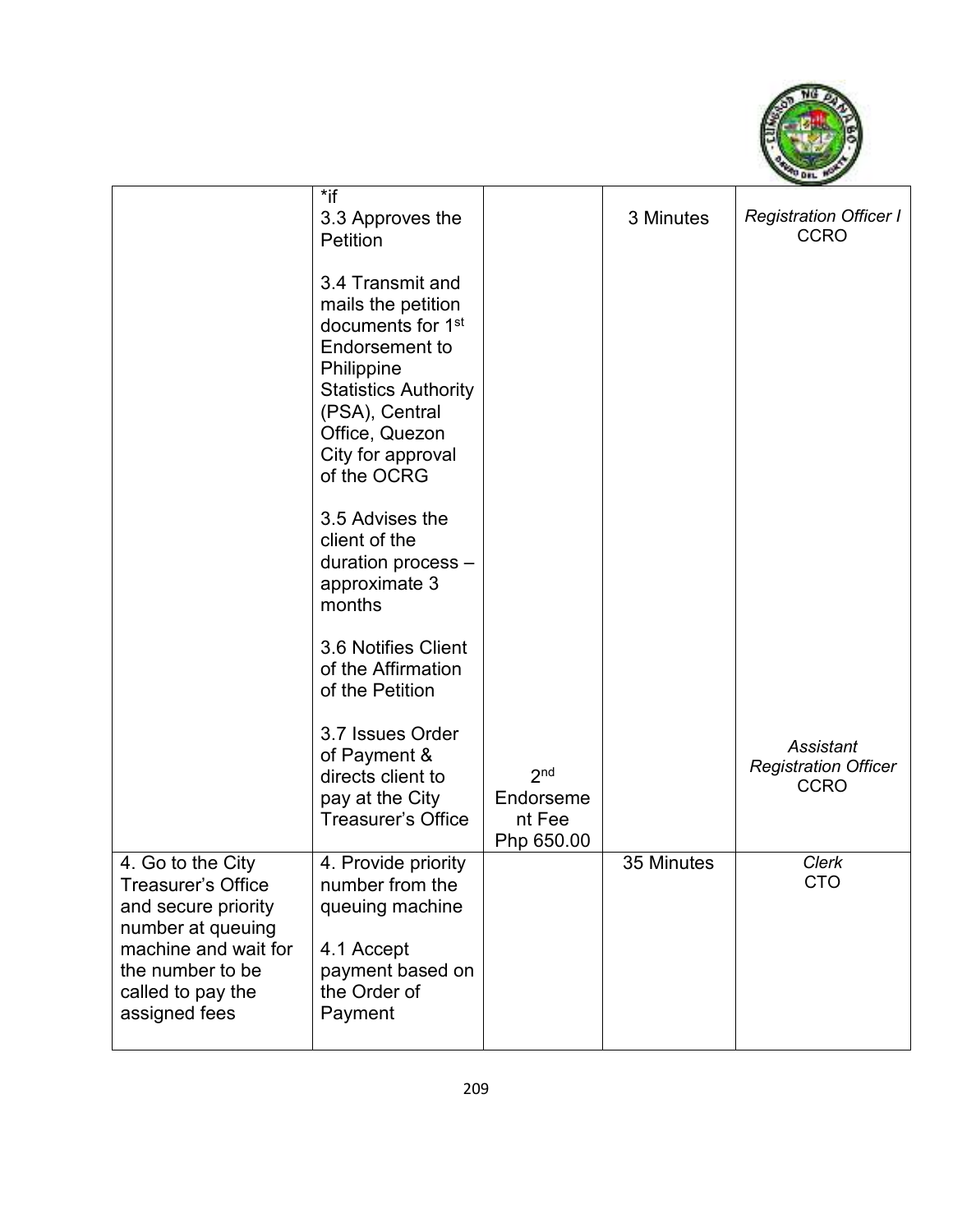

| *Make sure to secure         | 4.2 Issue the                 |                       |                   | <b>Revenue Collection</b>   |
|------------------------------|-------------------------------|-----------------------|-------------------|-----------------------------|
| <b>Official Receipt that</b> | <b>Official Receipt</b>       |                       |                   | Clerk III                   |
| will be issued upon          |                               |                       |                   | <b>CTO</b>                  |
| payment                      |                               |                       |                   |                             |
| 5. Present the Official      | 5. Receive and                |                       |                   | <b>City Civil Registrar</b> |
| Receipt                      | inform the Client             |                       |                   | <b>CCRO</b>                 |
|                              | of the duration               |                       |                   |                             |
|                              |                               |                       |                   |                             |
|                              | process - may be              |                       |                   |                             |
|                              | requested at PSA              |                       |                   |                             |
|                              | approximately                 |                       |                   |                             |
|                              | after 3 months                |                       |                   |                             |
|                              |                               |                       |                   |                             |
|                              | 5.1Prepares                   |                       |                   | Assistant                   |
|                              | documents for 2 <sup>nd</sup> |                       |                   | <b>Registration Officer</b> |
|                              | Endorsement                   |                       |                   | <b>CCRO</b>                 |
|                              |                               |                       |                   |                             |
|                              | 5.2 Annotates the             |                       |                   |                             |
|                              | <b>Documents</b>              |                       |                   |                             |
|                              |                               |                       |                   |                             |
|                              | 5.3 Transmit and              |                       |                   |                             |
|                              |                               |                       |                   |                             |
|                              | mails the 2 <sup>nd</sup>     |                       |                   |                             |
|                              | Endorsement to                |                       |                   |                             |
|                              | PSA, Quezon City              |                       |                   |                             |
|                              | <b>TOTAL:</b>                 | <b>Change of</b>      | <b>10 Days, 3</b> |                             |
|                              |                               | <b>First Name</b>     | hours and 13      |                             |
|                              |                               | (CFN)-RA              | minutes           |                             |
|                              |                               | 9048                  |                   |                             |
|                              |                               | <b>Correction of</b>  |                   |                             |
|                              |                               | <b>Entry of</b>       |                   |                             |
|                              |                               | <b>Gender Date</b>    |                   |                             |
|                              |                               | &Month of             |                   |                             |
|                              |                               | Birthdate -           |                   |                             |
|                              |                               | <b>RA 10172</b>       |                   |                             |
|                              |                               | Php                   |                   |                             |
|                              |                               |                       |                   |                             |
|                              |                               | 3,190.00              |                   |                             |
|                              |                               | <b>Correction of</b>  |                   |                             |
|                              |                               | <b>Clerical Error</b> |                   |                             |
|                              |                               | (CCE)-RA              |                   |                             |
|                              |                               | 9048                  |                   |                             |
|                              |                               | Php                   |                   |                             |
|                              |                               |                       |                   |                             |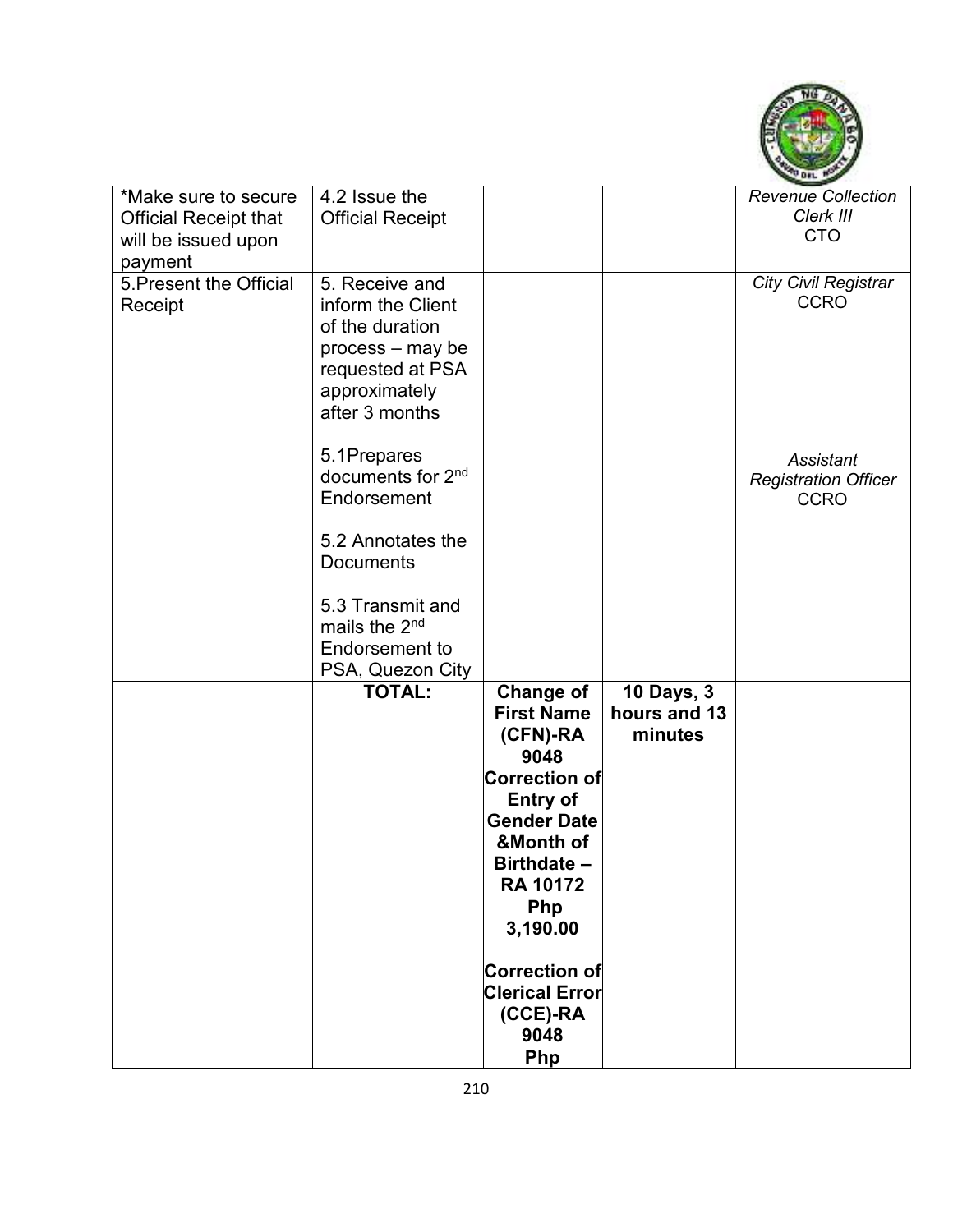

| 1,170.00         |  |
|------------------|--|
| 2 <sub>nd</sub>  |  |
| <b>Endorseme</b> |  |
| nt Fee           |  |
| Php 650.00       |  |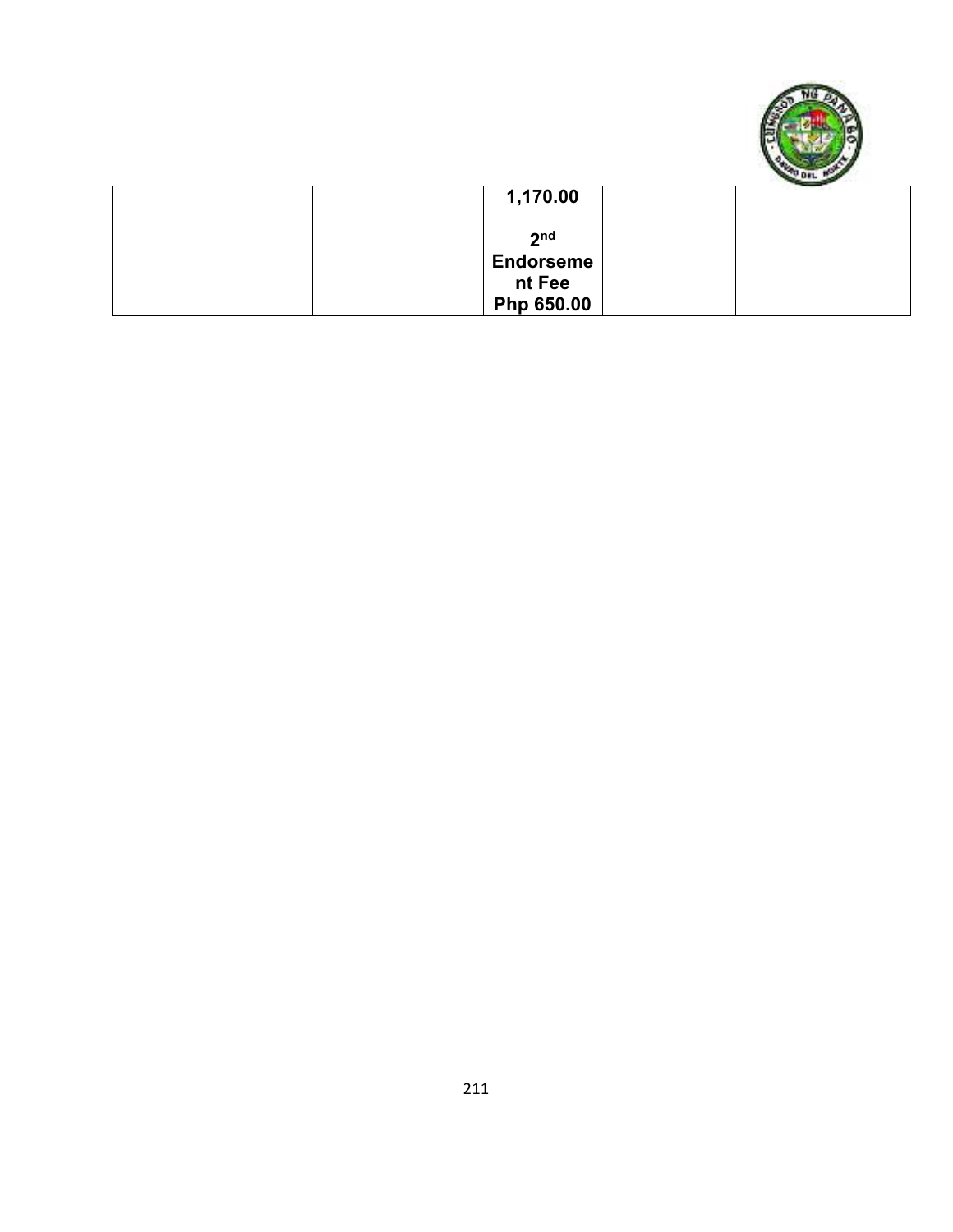

## **5. Issuance of Certified True Copy (CTC) of Birth, Marriage and Death Certificates**

Request for a Certified True Copy of Civil Registry documents made in person by the owner or by his/her representatives will be received at different LCROs .

| <b>Office or Division:</b>                                                                                                                                                                                     | <b>City Civil Registrar's Office</b>                                                                                                                                                                                                                                                     |                                         |                                  |                                           |  |
|----------------------------------------------------------------------------------------------------------------------------------------------------------------------------------------------------------------|------------------------------------------------------------------------------------------------------------------------------------------------------------------------------------------------------------------------------------------------------------------------------------------|-----------------------------------------|----------------------------------|-------------------------------------------|--|
| <b>Classification:</b>                                                                                                                                                                                         | Simple                                                                                                                                                                                                                                                                                   |                                         |                                  |                                           |  |
| <b>Type of Transaction:</b>                                                                                                                                                                                    | G <sub>2</sub> C                                                                                                                                                                                                                                                                         |                                         |                                  |                                           |  |
| Who may avail:                                                                                                                                                                                                 | All                                                                                                                                                                                                                                                                                      |                                         |                                  |                                           |  |
| <b>CHECKLIST OF REQUIREMENTS</b>                                                                                                                                                                               |                                                                                                                                                                                                                                                                                          |                                         | <b>WHERE TO SECURE</b>           |                                           |  |
| 1. Valid ID (National ID, UMID, SSS, Pag-<br>ibig, Philhealth, Voter, Postal, PRC,<br>Passport, Driver's License, Company ID,<br>Senior Citizen, Barangay, PWD of the<br>Document Owner -<br>(1 original copy) |                                                                                                                                                                                                                                                                                          | <b>Client</b>                           |                                  |                                           |  |
| 2. Authorization Letter from the Document<br>Owner if requested by representative -<br>(1 original copy)                                                                                                       |                                                                                                                                                                                                                                                                                          | Client                                  |                                  |                                           |  |
| <b>CLIENT STEPS</b>                                                                                                                                                                                            | <b>AGENCY</b><br><b>ACTIONS</b>                                                                                                                                                                                                                                                          | <b>FEES TO BE</b><br><b>PAID</b>        | <b>PROCESSING</b><br><b>TIME</b> | <b>PERSON</b><br><b>RESPONSIBLE</b>       |  |
| 1. Fill-out request<br>form and submit<br>requirements                                                                                                                                                         | 1. Receives and<br>verifies the filled-<br>out form and<br>submitted<br>requirements<br>1.1 Verifies Office<br><b>Records</b><br>1.2 Issues Order<br>of Payment and<br>directs the Client<br>to pay at the City<br><b>Treasurer's Office</b><br>1.3 Prepare the<br>requested<br>document | <b>Service Fee</b><br>Php<br>60.00/copy | $\overline{10}$ Minutes          | <b>Records Officer III</b><br><b>CCRO</b> |  |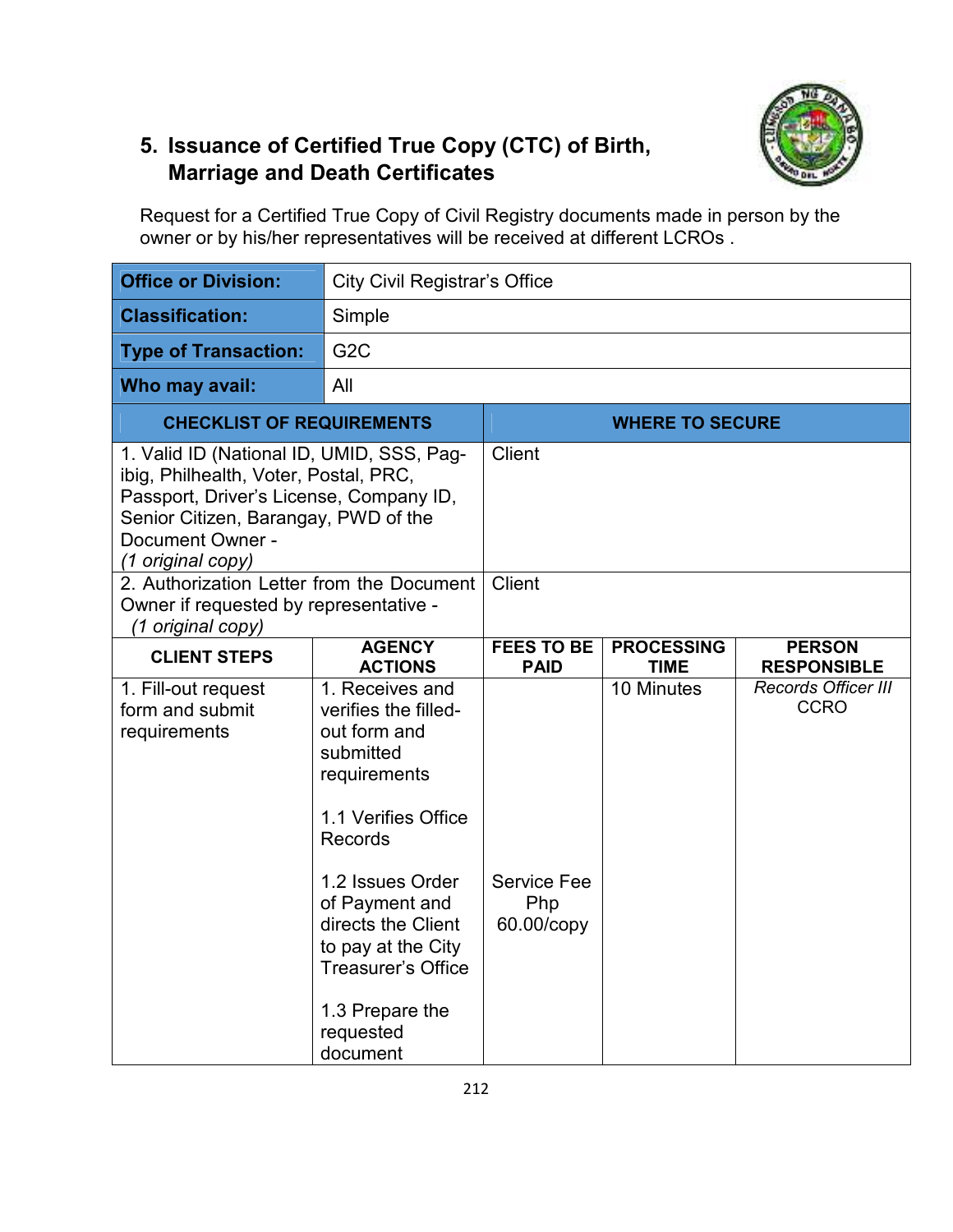

| 2. Go to the City<br><b>Treasurer's Office</b><br>and secure priority<br>number at queuing<br>machine and wait for<br>the number to be | 2. Provide priority<br>number from the<br>queuing machine<br>2.1 Accept<br>payment based on<br>the Order of |                                                | 35 Minutes        | <b>Clerk</b><br><b>CTO</b>                           |
|----------------------------------------------------------------------------------------------------------------------------------------|-------------------------------------------------------------------------------------------------------------|------------------------------------------------|-------------------|------------------------------------------------------|
| called to pay the<br>assigned fees<br>*Make sure to secure<br><b>Official Receipt that</b><br>will be issued upon<br>payment           | Payment<br>2.2 Issue the<br><b>Official Receipt</b>                                                         |                                                |                   | <b>Revenue Collection</b><br>Clerk III<br><b>CTO</b> |
| 3. Submits the Official<br><b>Receipt and Claims</b><br>the certified true copy<br>of birth/marriage/<br>death certificate             | 3. Issues certified<br>true copies of the<br>requested<br>document and<br>attached official<br>receipt      | None                                           | 5 Minutes         | Records Officer II<br><b>CCRO</b>                    |
|                                                                                                                                        | <b>TOTAL:</b>                                                                                               | <b>Service Fee</b><br><b>Php</b><br>60.00/copy | <b>50 Minutes</b> |                                                      |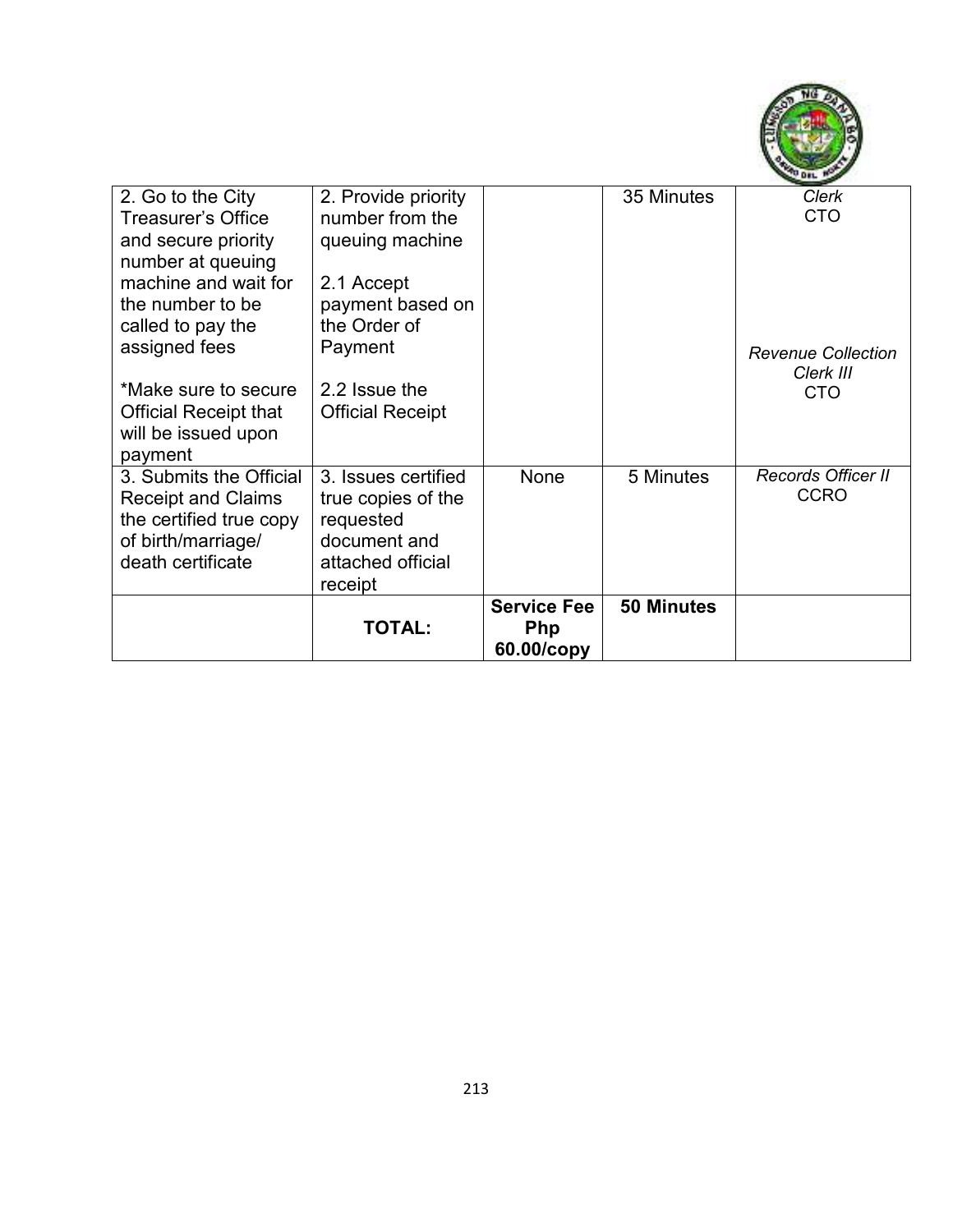

### **6. Request for Authenticated (PSA) Copy of Birth, Marriage, Death & CENOMAR Certificates**

Request for Authenticated Copy of Civil Registry documents made in person by the owner or by his/her representatives will be received at different LCROs of the land.

| City Civil Registrar's Office (CCRO)                                                                                                                                                            |                                                                               |                                                          |                                                                                                      |  |
|-------------------------------------------------------------------------------------------------------------------------------------------------------------------------------------------------|-------------------------------------------------------------------------------|----------------------------------------------------------|------------------------------------------------------------------------------------------------------|--|
| Simple                                                                                                                                                                                          |                                                                               |                                                          |                                                                                                      |  |
| G2C - Government to Citizen                                                                                                                                                                     |                                                                               |                                                          |                                                                                                      |  |
| All                                                                                                                                                                                             |                                                                               |                                                          |                                                                                                      |  |
| <b>CHECKLIST OF REQUIREMENTS</b>                                                                                                                                                                |                                                                               |                                                          |                                                                                                      |  |
| 1. PSA Form (1 original copy)                                                                                                                                                                   |                                                                               |                                                          |                                                                                                      |  |
| 2. Valid ID Card (National ID, UMID, SSS,<br>Pag-ibig, Philhealth, Voter, Postal, PRC,<br>Passport, Driver's License, Company ID,<br>Senior Citizen, Barangay, PWD of the                       | Client                                                                        |                                                          |                                                                                                      |  |
|                                                                                                                                                                                                 |                                                                               |                                                          |                                                                                                      |  |
| if requested by a Representative / Court<br>Order / Letter requests from Line or<br><b>National Government Agencies:</b><br>Authorization Letter from the document<br>Owner - (1 original copy) |                                                                               | <b>Court / Requesting Agencies</b>                       |                                                                                                      |  |
| <b>AGENCY</b>                                                                                                                                                                                   | <b>FEES TO BE</b>                                                             | <b>PROCESSING</b>                                        | <b>PERSON</b><br><b>RESPONSIBLE</b>                                                                  |  |
| 1. Receives the<br>accomplish PSA<br>Form and Issues<br>Acknowledgement<br>Receipt<br>1.1 Issues Order<br>of Payment &<br>directs the client<br>to pay at the City                              | Birth/<br>Marriage/<br>Death<br><b>Certificates</b>                           | 10 Minutes<br>7 Days for<br>Birth/<br>Marriage/<br>Death | Admin. Officer 1<br><b>CCRO</b>                                                                      |  |
|                                                                                                                                                                                                 | <b>Situational Requirement:</b><br><b>ACTIONS</b><br><b>Treasure's Office</b> | <b>PAID</b><br>Php 155.00                                | <b>WHERE TO SECURE</b><br><b>City Civil Registrar's Office</b><br><b>TIME</b><br><b>Certificates</b> |  |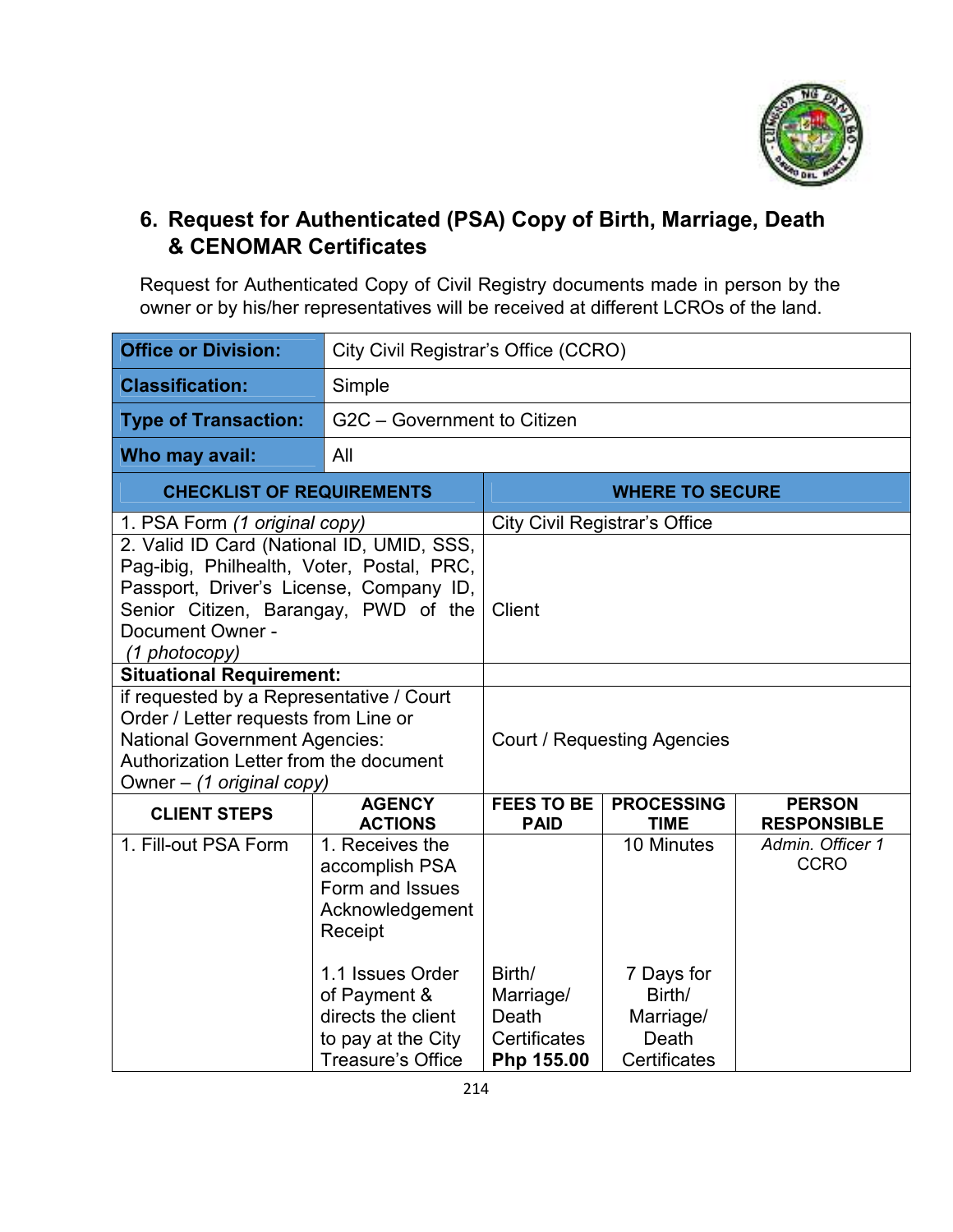

|                                                                                                    |                                                                                                                                                                                                       | <b>CENOMAR</b><br>Php 210.00                                             | 14 Days for<br><b>CENOMAR</b> |                                                      |
|----------------------------------------------------------------------------------------------------|-------------------------------------------------------------------------------------------------------------------------------------------------------------------------------------------------------|--------------------------------------------------------------------------|-------------------------------|------------------------------------------------------|
|                                                                                                    |                                                                                                                                                                                                       | Service Fee<br>Php 150.00                                                |                               |                                                      |
| 2. Go to the City<br>Treasurer's Office<br>and secure priority<br>number at queuing                | 2. Provide priority<br>number from the<br>queuing machine                                                                                                                                             |                                                                          | 35 Minutes                    | <b>Clerk</b><br><b>CTO</b>                           |
| machine and wait for<br>the number to be<br>called to pay the<br>assigned fees                     | 2.1 Accept<br>payment based on<br>the Order of<br>Payment                                                                                                                                             |                                                                          |                               | <b>Revenue Collection</b><br>Clerk III<br><b>CTO</b> |
| *Make sure to secure<br><b>Official Receipt that</b><br>will be issued upon<br>payment             | 2.2 Issue the<br><b>Official Receipt</b>                                                                                                                                                              |                                                                          |                               |                                                      |
| 3. Present OR<br>*Make sure to secure<br>the BREQS receipt<br>for the scheduled<br>date of release | 3. Attaches OR in<br>the request form &<br>encodes the<br>request thru Batch<br><b>Request Entry</b><br><b>Query System</b><br>(BREQS) which<br>also indicates the<br>release date of<br>the document | None                                                                     | 5 Minutes                     | <b>Records Officer II</b><br><b>CCRO</b>             |
| 4. Return to claims the<br>PSA copy of<br>Birth/Marriage/Death/<br><b>CENOMAR</b>                  | 4. Releases the<br>request of Birth/<br>Marriage/Death<br>Certificate/<br><b>CENOMAR</b>                                                                                                              | None                                                                     | 5 Minutes                     | Records Officer II<br><b>CCRO</b>                    |
|                                                                                                    | <b>TOTAL:</b>                                                                                                                                                                                         | Birth/<br>Marriage/<br><b>Death</b><br><b>Certificates</b><br>Php 155.00 | 21 Days and<br>55 minutes     |                                                      |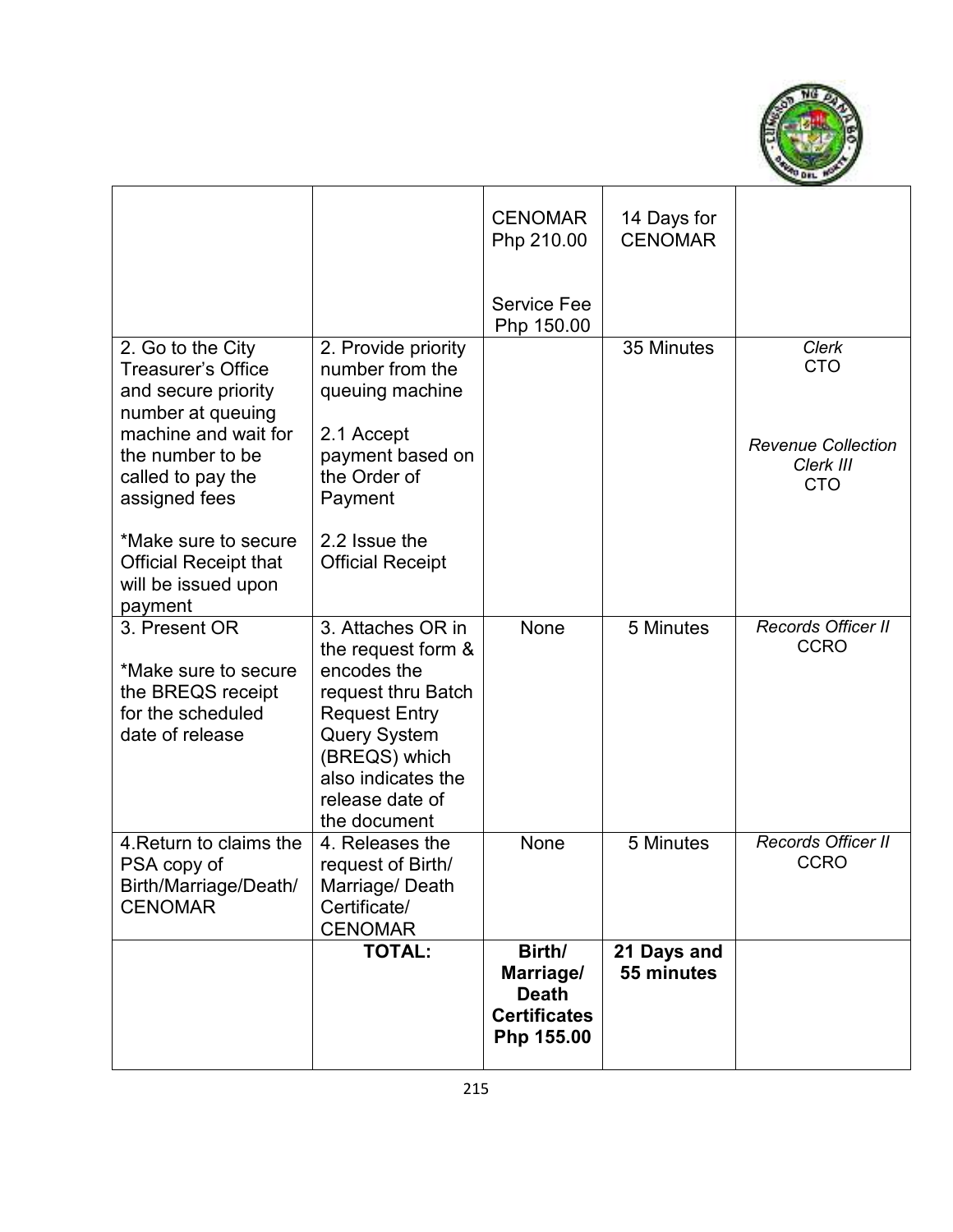

| <b>CENOMAR</b> |  |
|----------------|--|
| Php 210.00     |  |
|                |  |
| <b>Service</b> |  |
| Fee            |  |
| Php 150.00     |  |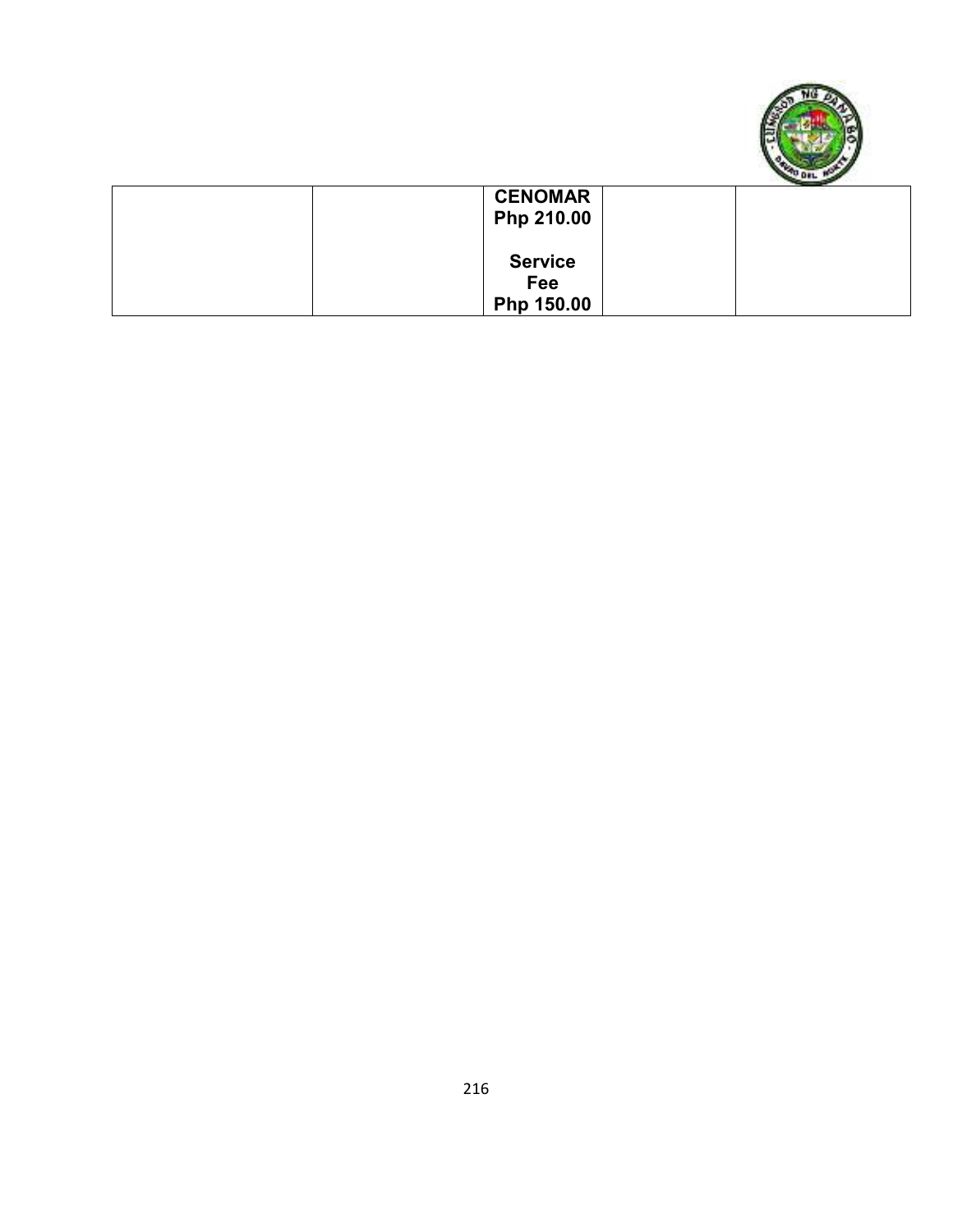

# **7. Registration of Legal Instruments**

As a general rule, all legal instruments shall be registered in the civil registry of the place where they were executed .

| <b>Office or Division:</b>                                  | <b>City Civil Registrar's Office</b> |                                                |  |  |
|-------------------------------------------------------------|--------------------------------------|------------------------------------------------|--|--|
| <b>Classification:</b>                                      | Simple                               |                                                |  |  |
| <b>Type of Transaction:</b>                                 | G2C - Government to Citizen          |                                                |  |  |
| Who may avail:                                              | All                                  |                                                |  |  |
| <b>CHECKLIST OF REQUIREMENTS</b>                            |                                      | <b>WHERE TO SECURE</b>                         |  |  |
| <b>Situational Requirements:</b>                            |                                      |                                                |  |  |
| 1. Legitimation                                             |                                      |                                                |  |  |
| a. PSA/LCR Copy of Birth of the Child -                     |                                      | <b>Philippine Statistics Authority / LCROs</b> |  |  |
| (1 photocopy)                                               |                                      |                                                |  |  |
| b. Marriage Contract of Parents -                           |                                      | <b>Philippine Statistics Authority / LCROs</b> |  |  |
| (3 photocopies)                                             |                                      |                                                |  |  |
| c. CENOMAR of both Parents -                                |                                      | <b>Philippine Statistics Authority</b>         |  |  |
| (3 photocopies)                                             |                                      |                                                |  |  |
| d. Affidavit of Legitimation -<br>(5 original copies)       |                                      | Law Office                                     |  |  |
| e. Affidavit of Admission of Paternity                      |                                      | Law Office                                     |  |  |
| $($ if applicable $) - (5 \text{ original copies})$         |                                      |                                                |  |  |
| f. Valid Id (National ID, UMID, SSS, Pag-                   |                                      | <b>Client</b>                                  |  |  |
| ibig, Philhealth, Voter, Postal, PRC,                       |                                      |                                                |  |  |
| Passport, Driver's License, Company                         |                                      |                                                |  |  |
| ID, Senior Citizen, Barangay, PWD) &                        |                                      |                                                |  |  |
| CEDULA of Parents - (1 photocopy)                           |                                      |                                                |  |  |
| g. Payment (OR) - (1 original copy)                         |                                      | <b>City Treasurer's Office</b>                 |  |  |
| 2. Affidavit To Use The Surname of the                      |                                      |                                                |  |  |
| Father (AUSF) – Admission of Paternity by                   |                                      |                                                |  |  |
| Mother or Guardian                                          |                                      |                                                |  |  |
| a. Affidavit To Use the Surname Of                          |                                      | Law Office                                     |  |  |
| The Father $(AUSE)$ –                                       |                                      |                                                |  |  |
| (5 original copies)<br>b. Valid ID Card (National ID, UMID, |                                      | Client                                         |  |  |
| SSS, Pag-ibig, Philhealth, Voter,                           |                                      |                                                |  |  |
| Postal, PRC, Passport, Driver's                             |                                      |                                                |  |  |
| License, Company ID, Senior                                 |                                      |                                                |  |  |
| Citizen, Barangay, PWD) -                                   |                                      |                                                |  |  |
| (1 photocopy)                                               |                                      |                                                |  |  |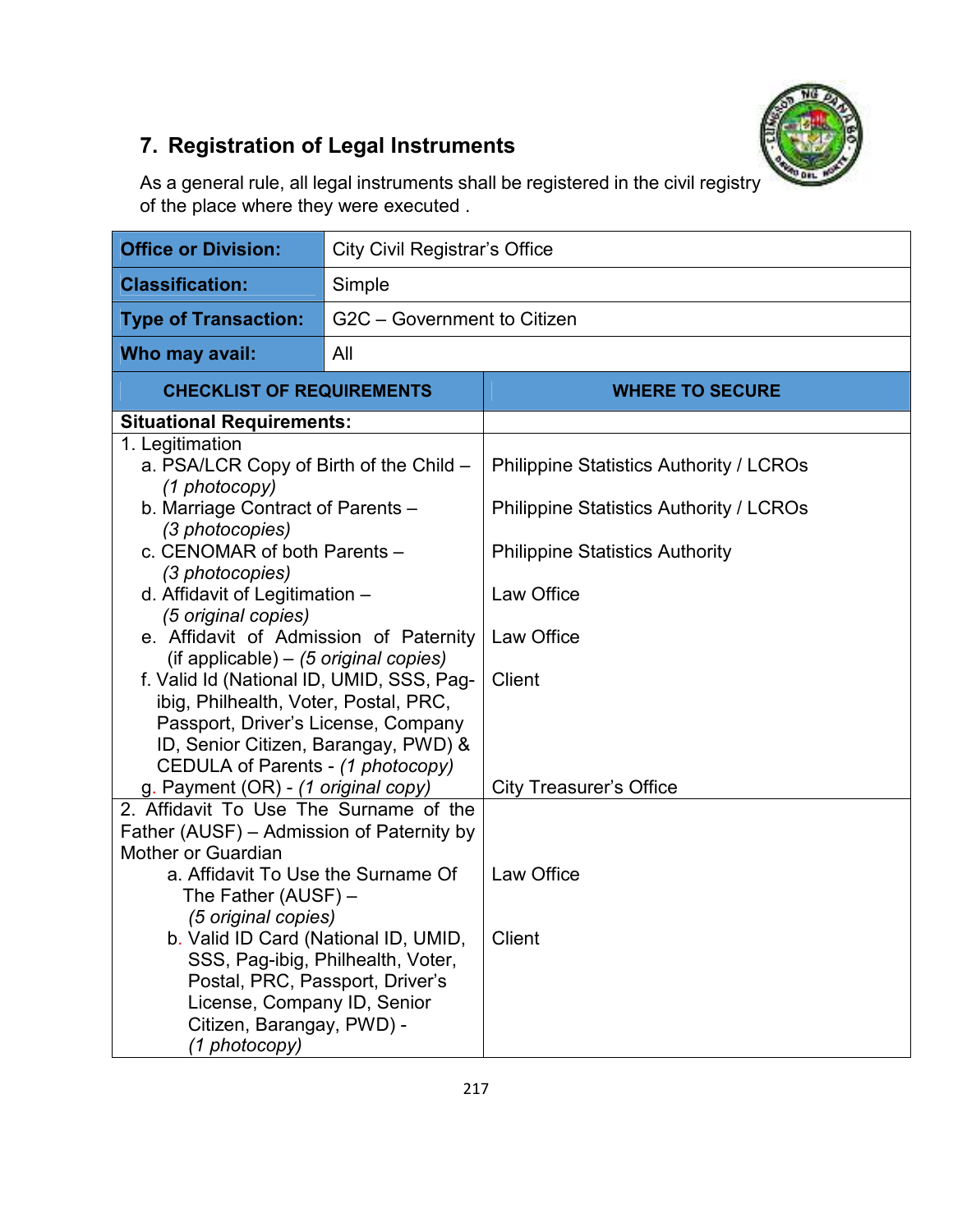

| 3. Supplemental Report<br>a. Affidavit of Supplemental Report -<br><b>Law Office</b><br>(5 original copies)<br>b. PSA copy of Civil Registry<br><b>Philippine Statistics Authority</b><br>documents (Birth, Marriage & Death<br>Certificate) to be Supplemented -<br>(5 original copies)<br>c. Valid ID Card (National ID, UMID,<br>Client<br>SSS, Pag-ibig, Philhealth, Voter,<br>Postal, PRC, Passport, Driver's<br>License, Company ID, Senior Citizen,<br>Barangay, PWD - (1 photocopy)<br>d. Payment (OR) - (1 original)<br><b>City Treasurer's Office</b><br>4. Wrongly Registered<br>Law Office<br>a. Affidavit of Wrongly Registered<br>b. Physical copy of Annotated Birth<br>Client<br>Certificate from LCRO origin -<br>(1 original copy)<br>c. Valid ID Card (National ID, UMID,<br><b>Client</b><br>SSS, Pag-ibig, Philhealth, Voter,<br>Postal, PRC, Passport, Driver's<br>License, Company ID, Senior<br>Citizen, Barangay, PWD) -<br>(1 photocopy)<br><b>City Treasurer's Office</b><br>d. Payment (OR) - (1 original copy)<br>5. Legal Capacity<br><b>Client</b><br>a. Legal Capacity Form from country<br>of origin - (1 original copy & 3<br>photocopies)<br>b. Valid ID Card (Passport) -<br>Client<br>(1 photocopy)<br>c. Payment (OR) (1 original copy)<br><b>City Treasurer's Office</b><br><b>AGENCY</b><br><b>FEES TO BE</b><br><b>PROCESSING</b><br><b>PERSON</b><br><b>CLIENT STEPS</b> |
|--------------------------------------------------------------------------------------------------------------------------------------------------------------------------------------------------------------------------------------------------------------------------------------------------------------------------------------------------------------------------------------------------------------------------------------------------------------------------------------------------------------------------------------------------------------------------------------------------------------------------------------------------------------------------------------------------------------------------------------------------------------------------------------------------------------------------------------------------------------------------------------------------------------------------------------------------------------------------------------------------------------------------------------------------------------------------------------------------------------------------------------------------------------------------------------------------------------------------------------------------------------------------------------------------------------------------------------------------------------------------------------------------------------------|
|                                                                                                                                                                                                                                                                                                                                                                                                                                                                                                                                                                                                                                                                                                                                                                                                                                                                                                                                                                                                                                                                                                                                                                                                                                                                                                                                                                                                                    |
|                                                                                                                                                                                                                                                                                                                                                                                                                                                                                                                                                                                                                                                                                                                                                                                                                                                                                                                                                                                                                                                                                                                                                                                                                                                                                                                                                                                                                    |
|                                                                                                                                                                                                                                                                                                                                                                                                                                                                                                                                                                                                                                                                                                                                                                                                                                                                                                                                                                                                                                                                                                                                                                                                                                                                                                                                                                                                                    |
|                                                                                                                                                                                                                                                                                                                                                                                                                                                                                                                                                                                                                                                                                                                                                                                                                                                                                                                                                                                                                                                                                                                                                                                                                                                                                                                                                                                                                    |
|                                                                                                                                                                                                                                                                                                                                                                                                                                                                                                                                                                                                                                                                                                                                                                                                                                                                                                                                                                                                                                                                                                                                                                                                                                                                                                                                                                                                                    |
|                                                                                                                                                                                                                                                                                                                                                                                                                                                                                                                                                                                                                                                                                                                                                                                                                                                                                                                                                                                                                                                                                                                                                                                                                                                                                                                                                                                                                    |
|                                                                                                                                                                                                                                                                                                                                                                                                                                                                                                                                                                                                                                                                                                                                                                                                                                                                                                                                                                                                                                                                                                                                                                                                                                                                                                                                                                                                                    |
|                                                                                                                                                                                                                                                                                                                                                                                                                                                                                                                                                                                                                                                                                                                                                                                                                                                                                                                                                                                                                                                                                                                                                                                                                                                                                                                                                                                                                    |
|                                                                                                                                                                                                                                                                                                                                                                                                                                                                                                                                                                                                                                                                                                                                                                                                                                                                                                                                                                                                                                                                                                                                                                                                                                                                                                                                                                                                                    |
|                                                                                                                                                                                                                                                                                                                                                                                                                                                                                                                                                                                                                                                                                                                                                                                                                                                                                                                                                                                                                                                                                                                                                                                                                                                                                                                                                                                                                    |
|                                                                                                                                                                                                                                                                                                                                                                                                                                                                                                                                                                                                                                                                                                                                                                                                                                                                                                                                                                                                                                                                                                                                                                                                                                                                                                                                                                                                                    |
|                                                                                                                                                                                                                                                                                                                                                                                                                                                                                                                                                                                                                                                                                                                                                                                                                                                                                                                                                                                                                                                                                                                                                                                                                                                                                                                                                                                                                    |
|                                                                                                                                                                                                                                                                                                                                                                                                                                                                                                                                                                                                                                                                                                                                                                                                                                                                                                                                                                                                                                                                                                                                                                                                                                                                                                                                                                                                                    |
|                                                                                                                                                                                                                                                                                                                                                                                                                                                                                                                                                                                                                                                                                                                                                                                                                                                                                                                                                                                                                                                                                                                                                                                                                                                                                                                                                                                                                    |
|                                                                                                                                                                                                                                                                                                                                                                                                                                                                                                                                                                                                                                                                                                                                                                                                                                                                                                                                                                                                                                                                                                                                                                                                                                                                                                                                                                                                                    |
|                                                                                                                                                                                                                                                                                                                                                                                                                                                                                                                                                                                                                                                                                                                                                                                                                                                                                                                                                                                                                                                                                                                                                                                                                                                                                                                                                                                                                    |
|                                                                                                                                                                                                                                                                                                                                                                                                                                                                                                                                                                                                                                                                                                                                                                                                                                                                                                                                                                                                                                                                                                                                                                                                                                                                                                                                                                                                                    |
|                                                                                                                                                                                                                                                                                                                                                                                                                                                                                                                                                                                                                                                                                                                                                                                                                                                                                                                                                                                                                                                                                                                                                                                                                                                                                                                                                                                                                    |
|                                                                                                                                                                                                                                                                                                                                                                                                                                                                                                                                                                                                                                                                                                                                                                                                                                                                                                                                                                                                                                                                                                                                                                                                                                                                                                                                                                                                                    |
|                                                                                                                                                                                                                                                                                                                                                                                                                                                                                                                                                                                                                                                                                                                                                                                                                                                                                                                                                                                                                                                                                                                                                                                                                                                                                                                                                                                                                    |
|                                                                                                                                                                                                                                                                                                                                                                                                                                                                                                                                                                                                                                                                                                                                                                                                                                                                                                                                                                                                                                                                                                                                                                                                                                                                                                                                                                                                                    |
|                                                                                                                                                                                                                                                                                                                                                                                                                                                                                                                                                                                                                                                                                                                                                                                                                                                                                                                                                                                                                                                                                                                                                                                                                                                                                                                                                                                                                    |
|                                                                                                                                                                                                                                                                                                                                                                                                                                                                                                                                                                                                                                                                                                                                                                                                                                                                                                                                                                                                                                                                                                                                                                                                                                                                                                                                                                                                                    |
|                                                                                                                                                                                                                                                                                                                                                                                                                                                                                                                                                                                                                                                                                                                                                                                                                                                                                                                                                                                                                                                                                                                                                                                                                                                                                                                                                                                                                    |
|                                                                                                                                                                                                                                                                                                                                                                                                                                                                                                                                                                                                                                                                                                                                                                                                                                                                                                                                                                                                                                                                                                                                                                                                                                                                                                                                                                                                                    |
|                                                                                                                                                                                                                                                                                                                                                                                                                                                                                                                                                                                                                                                                                                                                                                                                                                                                                                                                                                                                                                                                                                                                                                                                                                                                                                                                                                                                                    |
|                                                                                                                                                                                                                                                                                                                                                                                                                                                                                                                                                                                                                                                                                                                                                                                                                                                                                                                                                                                                                                                                                                                                                                                                                                                                                                                                                                                                                    |
|                                                                                                                                                                                                                                                                                                                                                                                                                                                                                                                                                                                                                                                                                                                                                                                                                                                                                                                                                                                                                                                                                                                                                                                                                                                                                                                                                                                                                    |
|                                                                                                                                                                                                                                                                                                                                                                                                                                                                                                                                                                                                                                                                                                                                                                                                                                                                                                                                                                                                                                                                                                                                                                                                                                                                                                                                                                                                                    |
|                                                                                                                                                                                                                                                                                                                                                                                                                                                                                                                                                                                                                                                                                                                                                                                                                                                                                                                                                                                                                                                                                                                                                                                                                                                                                                                                                                                                                    |
|                                                                                                                                                                                                                                                                                                                                                                                                                                                                                                                                                                                                                                                                                                                                                                                                                                                                                                                                                                                                                                                                                                                                                                                                                                                                                                                                                                                                                    |
|                                                                                                                                                                                                                                                                                                                                                                                                                                                                                                                                                                                                                                                                                                                                                                                                                                                                                                                                                                                                                                                                                                                                                                                                                                                                                                                                                                                                                    |
| <b>PAID</b>                                                                                                                                                                                                                                                                                                                                                                                                                                                                                                                                                                                                                                                                                                                                                                                                                                                                                                                                                                                                                                                                                                                                                                                                                                                                                                                                                                                                        |
| <b>ACTIONS</b><br><b>TIME</b><br><b>RESPONSIBLE</b><br>1. Submits the<br>30 Minutes<br>Admin. Officer 1<br>1. Assesses the                                                                                                                                                                                                                                                                                                                                                                                                                                                                                                                                                                                                                                                                                                                                                                                                                                                                                                                                                                                                                                                                                                                                                                                                                                                                                         |
| <b>CCRO</b><br>complete<br>requirements                                                                                                                                                                                                                                                                                                                                                                                                                                                                                                                                                                                                                                                                                                                                                                                                                                                                                                                                                                                                                                                                                                                                                                                                                                                                                                                                                                            |
| requirements                                                                                                                                                                                                                                                                                                                                                                                                                                                                                                                                                                                                                                                                                                                                                                                                                                                                                                                                                                                                                                                                                                                                                                                                                                                                                                                                                                                                       |
| 1.1 Issues Order<br>Legitimation                                                                                                                                                                                                                                                                                                                                                                                                                                                                                                                                                                                                                                                                                                                                                                                                                                                                                                                                                                                                                                                                                                                                                                                                                                                                                                                                                                                   |
| of Payment &<br>Php 200.00                                                                                                                                                                                                                                                                                                                                                                                                                                                                                                                                                                                                                                                                                                                                                                                                                                                                                                                                                                                                                                                                                                                                                                                                                                                                                                                                                                                         |
| directs the client                                                                                                                                                                                                                                                                                                                                                                                                                                                                                                                                                                                                                                                                                                                                                                                                                                                                                                                                                                                                                                                                                                                                                                                                                                                                                                                                                                                                 |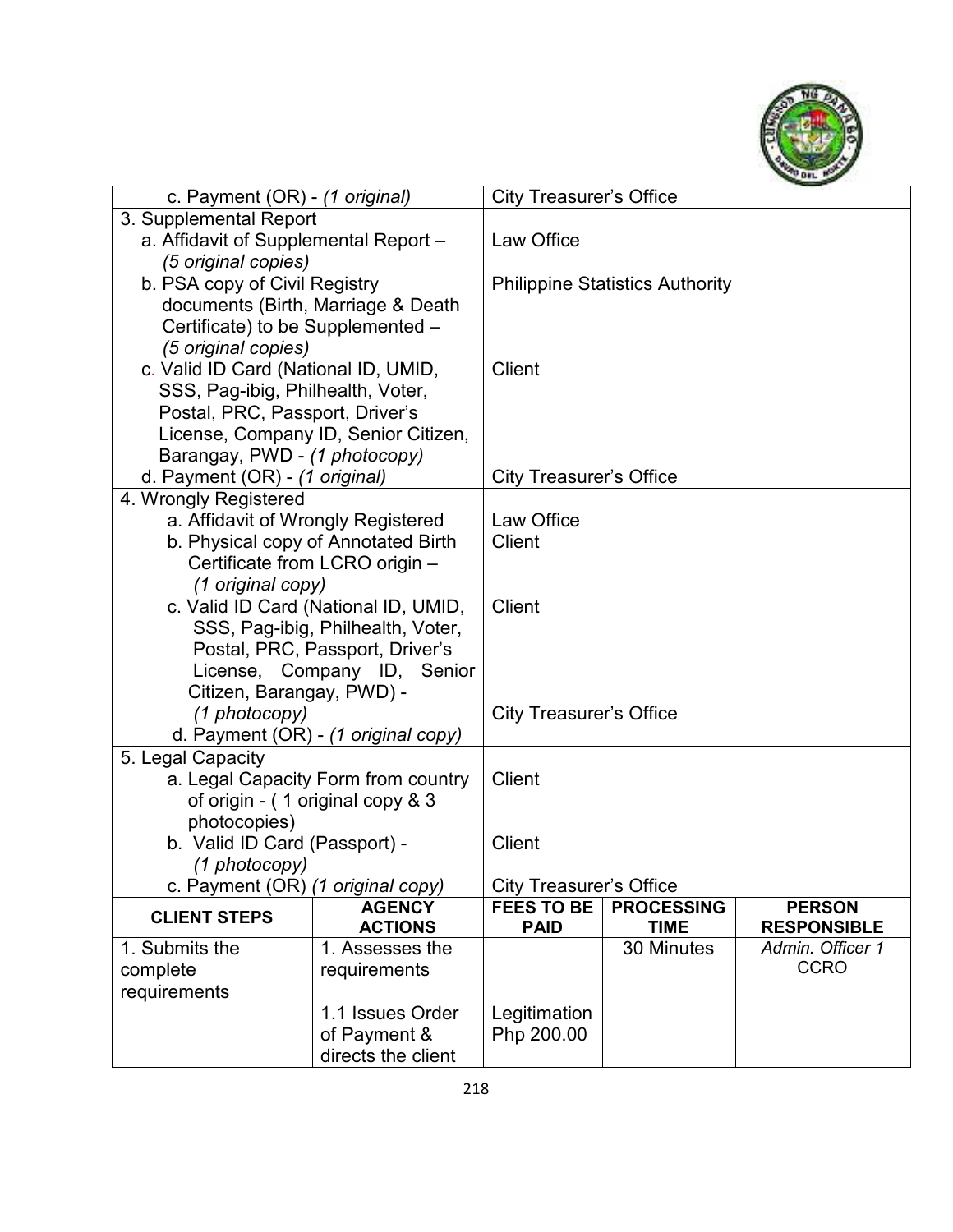

|                                                                                                   |                                                                                                       | <b>Acknowled</b><br>gement<br>Php 200.00 |                          |  |
|---------------------------------------------------------------------------------------------------|-------------------------------------------------------------------------------------------------------|------------------------------------------|--------------------------|--|
|                                                                                                   | <b>TOTAL:</b>                                                                                         | Legitimatio<br>n<br>Php 200.00           | 1 Hour and<br>50 minutes |  |
|                                                                                                   | 3.3 Approves the<br>document                                                                          |                                          | 5 Minutes                |  |
|                                                                                                   | 3.2 Process<br>Annotation                                                                             |                                          | 25 Minutes               |  |
| Registration of<br><b>Biometrics</b>                                                              | 3.1 Assigns<br><b>Registry Number</b><br>to the document<br>and enters in the<br><b>Registry Book</b> |                                          | 5 Minutes                |  |
| 3. Return to CCRO<br>and submit the<br><b>Official Receipt,</b><br>undergo Image<br>Capturing and | 3. Receive the<br><b>Official Receipt</b><br>and prepare the<br>documents                             |                                          | 35 Minutes               |  |
| *Make sure to secure<br>the Official Receipt<br>that will be issued<br>upon payment               | 2.2 Issue the<br><b>Official Receipt</b>                                                              | Legal<br>Capacity<br>Php 200.00          |                          |  |
| queuing machine and<br>wait for the number to<br>be called to pay the<br>assigned fees            | 2.1 Accept<br>payment based on<br>the Order of<br>Payment                                             | Wrongly<br>Registered<br>Php 200.00      |                          |  |
| 2. Go to the City<br><b>Treasurer's Office</b><br>and secure priority<br>number at the            | 2. Provide priority<br>number from<br>queuing machine                                                 | Supplement<br>al Report<br>Php 200.00    |                          |  |
|                                                                                                   | to pay at the City<br><b>Treasure's Office</b>                                                        | Acknowledg<br>ement<br>Php 200.00        |                          |  |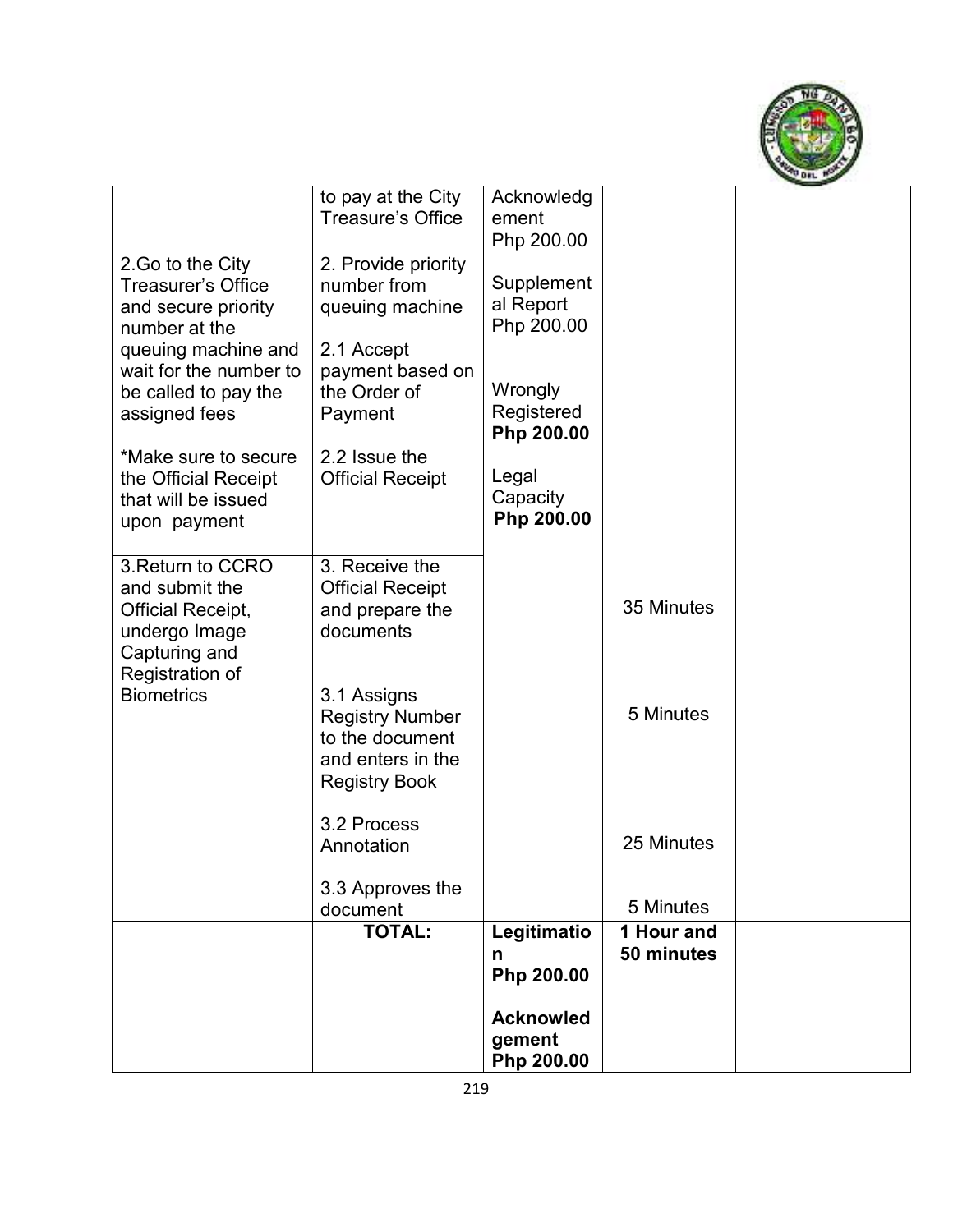

| <b>Supplemen</b><br>tal Report<br>Php 200.00      |  |
|---------------------------------------------------|--|
| <b>Wrongly</b><br><b>Registered</b><br>Php 200.00 |  |
| Legal<br><b>Capacity</b><br>Php 200.00            |  |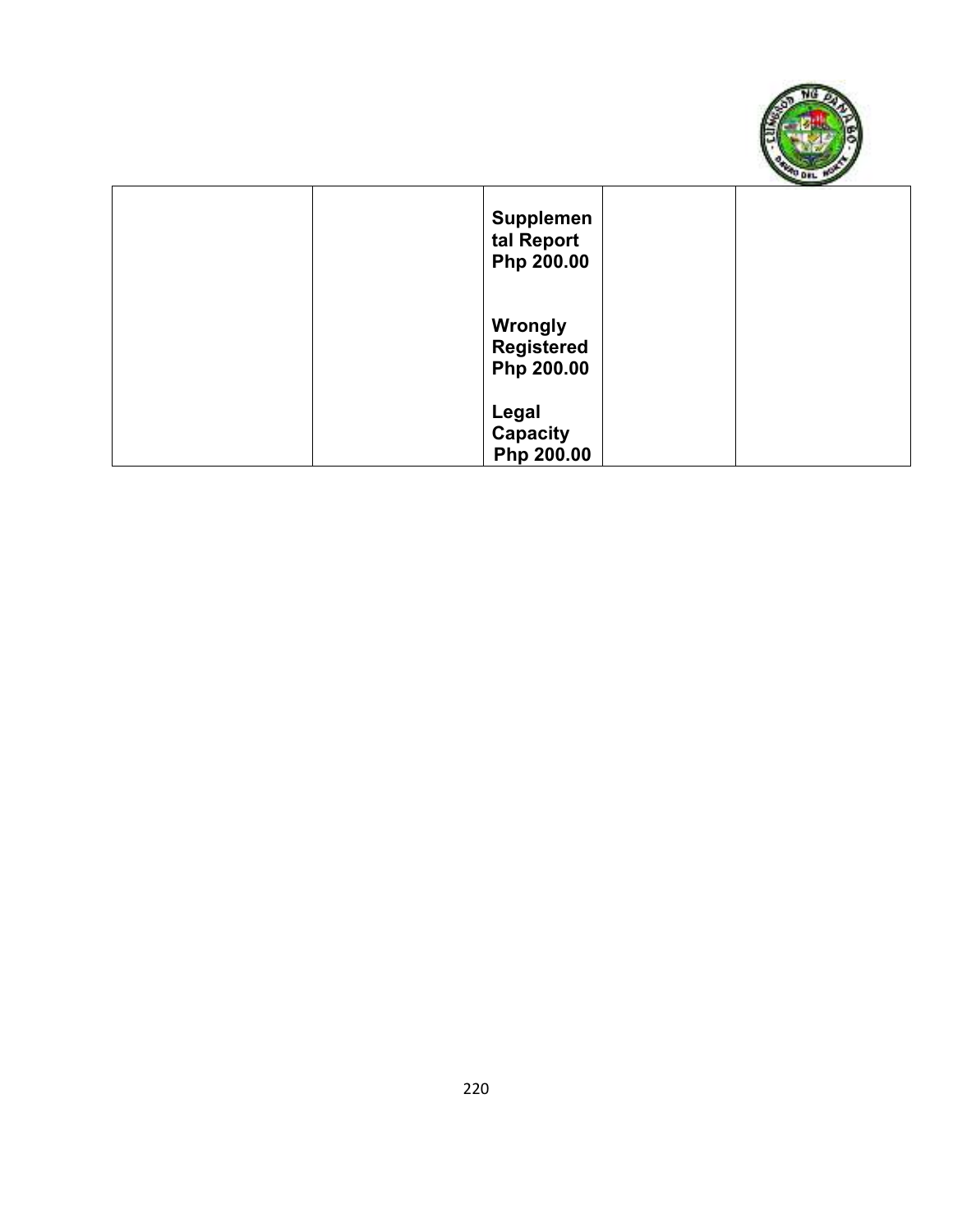

#### **8. Registration of Court Decree/s**

In case of a court decree/order concerning the status of a person, it shall be the duty of the clerk of court to advice the successful petitioner to have the decree/order registered in the civil registrar's office where the court is functioning, within ten (10) days after the decree/order has become final.

The civil registry office where the event of the decree/order was registered shall forward a certified true copy of the decision to the Office of the Civil Registrar where an event affected was originally registered. The latter shall make the proper annotations in the document and in the applicable registry book. He shall likewise send a certified true copy of the annotated document and the registered court decree to the Office of the Civil Registrar-General within ten (10) days after the decree/order has become final.

| <b>Office or Division:</b>                                               | <b>City Civil Registrar's Office</b>                                                                                                        |                                                                           |                                  |                                                         |
|--------------------------------------------------------------------------|---------------------------------------------------------------------------------------------------------------------------------------------|---------------------------------------------------------------------------|----------------------------------|---------------------------------------------------------|
| <b>Classification:</b>                                                   | <b>Highly Technical</b>                                                                                                                     |                                                                           |                                  |                                                         |
| <b>Type of Transaction:</b>                                              | G <sub>2</sub> C                                                                                                                            |                                                                           |                                  |                                                         |
| Who may avail:                                                           | All                                                                                                                                         |                                                                           |                                  |                                                         |
| <b>CHECKLIST OF REQUIREMENTS</b>                                         |                                                                                                                                             | <b>WHERE TO SECURE</b>                                                    |                                  |                                                         |
| 1. Court Order -<br>(5 Certified True Copies from the Court)             |                                                                                                                                             | Court                                                                     |                                  |                                                         |
| 2. Certificate of Finality -<br>(5 Certified True Copies from the Court) |                                                                                                                                             | Court                                                                     |                                  |                                                         |
| 3. Entry of Judgment -<br>(5 Certified True Copies from the Court)       |                                                                                                                                             | Court                                                                     |                                  |                                                         |
| <b>CLIENT STEPS</b>                                                      | <b>AGENCY</b><br><b>ACTIONS</b>                                                                                                             | <b>FEES TO BE</b><br><b>PAID</b>                                          | <b>PROCESSING</b><br><b>TIME</b> | <b>PERSON</b><br><b>RESPONSIBLE</b>                     |
| 1. Submits the<br>complete<br>requirements                               | 1. Assesses the<br>requirements<br>1.1 Issues Order<br>of Payment &<br>directs the Client<br>to pay at the City<br><b>Treasure's Office</b> | Judicial<br>Correction<br>of Clerical<br>Error<br>Php 300.00<br>Annulment | 30 Minutes                       | Assistant<br><b>Registration Officer</b><br><b>CCRO</b> |
|                                                                          |                                                                                                                                             | Php 325.00                                                                | 35 Minutes                       | <b>Clerk</b>                                            |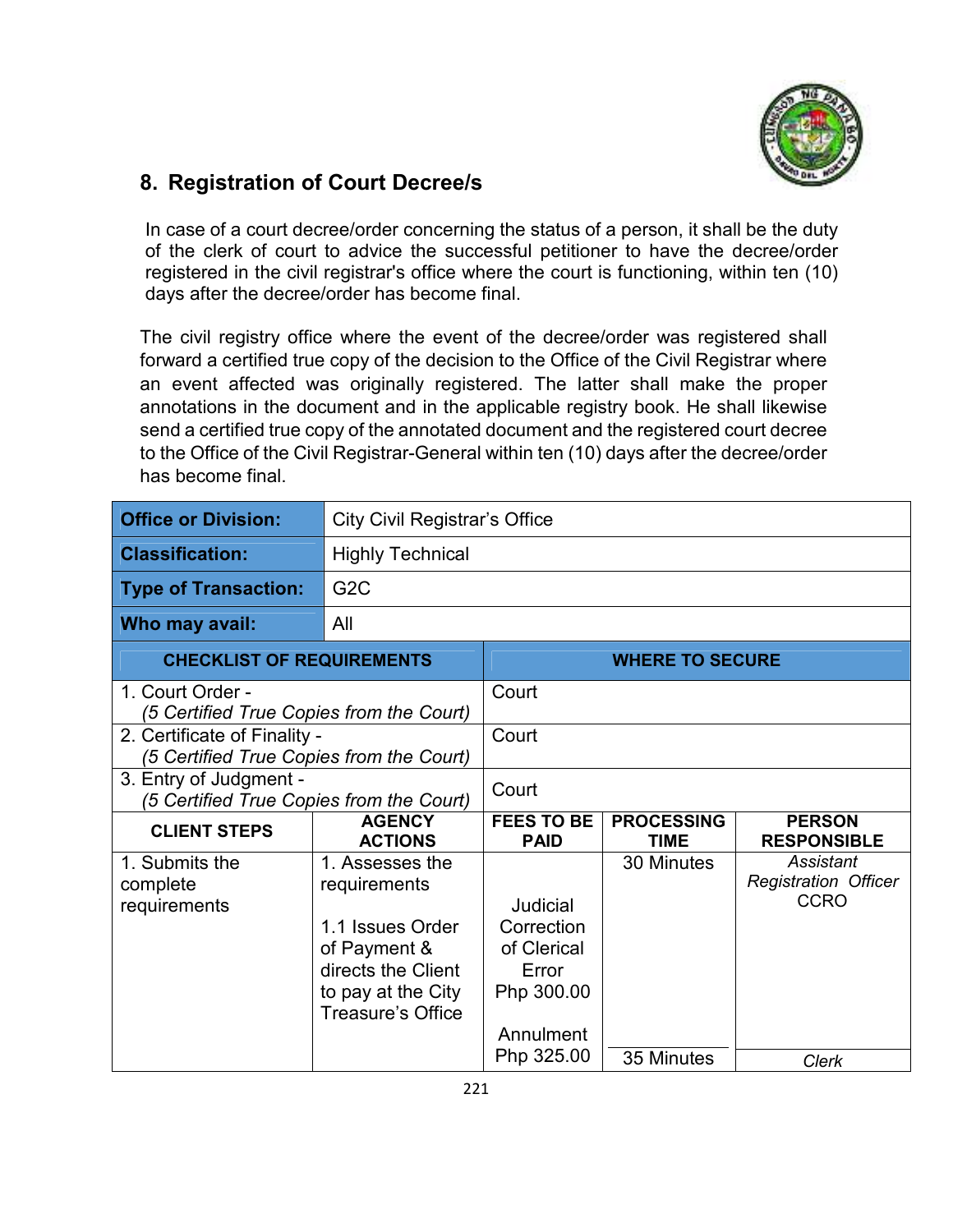

| 2. Go to the City                            | 2. Provide priority                      |                       |                | <b>CTO</b>                                      |
|----------------------------------------------|------------------------------------------|-----------------------|----------------|-------------------------------------------------|
| <b>Treasurer's Office</b>                    | number from                              | Legal                 |                |                                                 |
| and secure priority                          | queuing machine                          | Separation            |                | <b>Revenue Collection</b>                       |
| number at the                                |                                          | Php 525.00            |                | Clerk III<br><b>CTO</b>                         |
| queuing machine and                          | 2.1 Accept                               | Cancellatio           |                |                                                 |
| wait for the number to                       | payment based on                         | n of Double           |                |                                                 |
| be called to pay the                         | the Order of                             | Registration          |                |                                                 |
| assigned fees                                | Payment                                  | Php 300.00            |                |                                                 |
| *Make sure to secure<br>the Official Receipt | 2.2 Issue the<br><b>Official Receipt</b> | Presumptiv<br>e Death |                |                                                 |
| that will be issued                          |                                          | Php 400.00            |                |                                                 |
| upon payment                                 |                                          | Adoption              | 5 Minutes      | <b>Assistant</b>                                |
| 3. Return to CCRO                            | 3. Receive the                           | Php 500.00            |                | <b>Registration Officer</b>                     |
| and submit the                               | <b>Official Receipt</b>                  |                       |                | <b>CCRO</b>                                     |
| Official Receipt,                            | and prepare the                          |                       |                |                                                 |
| undergo Image                                | documents                                |                       |                |                                                 |
| Capturing and                                |                                          |                       |                | <b>Assistant</b><br><b>Registration Officer</b> |
| Registration of                              | 3.1 Assigns                              |                       | 25 Minutes     | <b>CCRO</b>                                     |
| <b>Biometrics</b>                            | <b>Registry Number</b>                   |                       |                |                                                 |
|                                              | to the document                          |                       |                |                                                 |
|                                              | and enters in the                        |                       |                | <b>Assistant</b>                                |
|                                              | <b>Registry Book</b>                     |                       |                | <b>Registration Officer</b>                     |
|                                              |                                          |                       |                | <b>CCRO</b>                                     |
|                                              | 3.2 Process                              |                       | 5 Minutes      | <b>City Civil Registrar</b>                     |
|                                              | Annotation                               |                       |                | <b>CCRO</b>                                     |
|                                              |                                          |                       |                |                                                 |
|                                              | 3.3 Certify the                          |                       |                |                                                 |
| 4. Claims the Owner's                        | documents<br>4. Releases the             | None                  | 5 Minutes      | <b>Registration Officer</b>                     |
| Copy                                         | documents                                |                       |                | $^{\prime\prime}$                               |
|                                              |                                          |                       |                | <b>CCRO</b>                                     |
|                                              | <b>TOTAL:</b>                            | <b>Judicial</b>       | 1 Hour and 50  |                                                 |
|                                              |                                          | <b>Correction</b>     | <b>Minutes</b> |                                                 |
|                                              |                                          | of Clerical           |                |                                                 |
|                                              |                                          | Error                 |                |                                                 |
|                                              |                                          | Php 300.00            |                |                                                 |
|                                              |                                          | <b>Annulment</b>      |                |                                                 |
|                                              |                                          | Php 325.00            |                |                                                 |